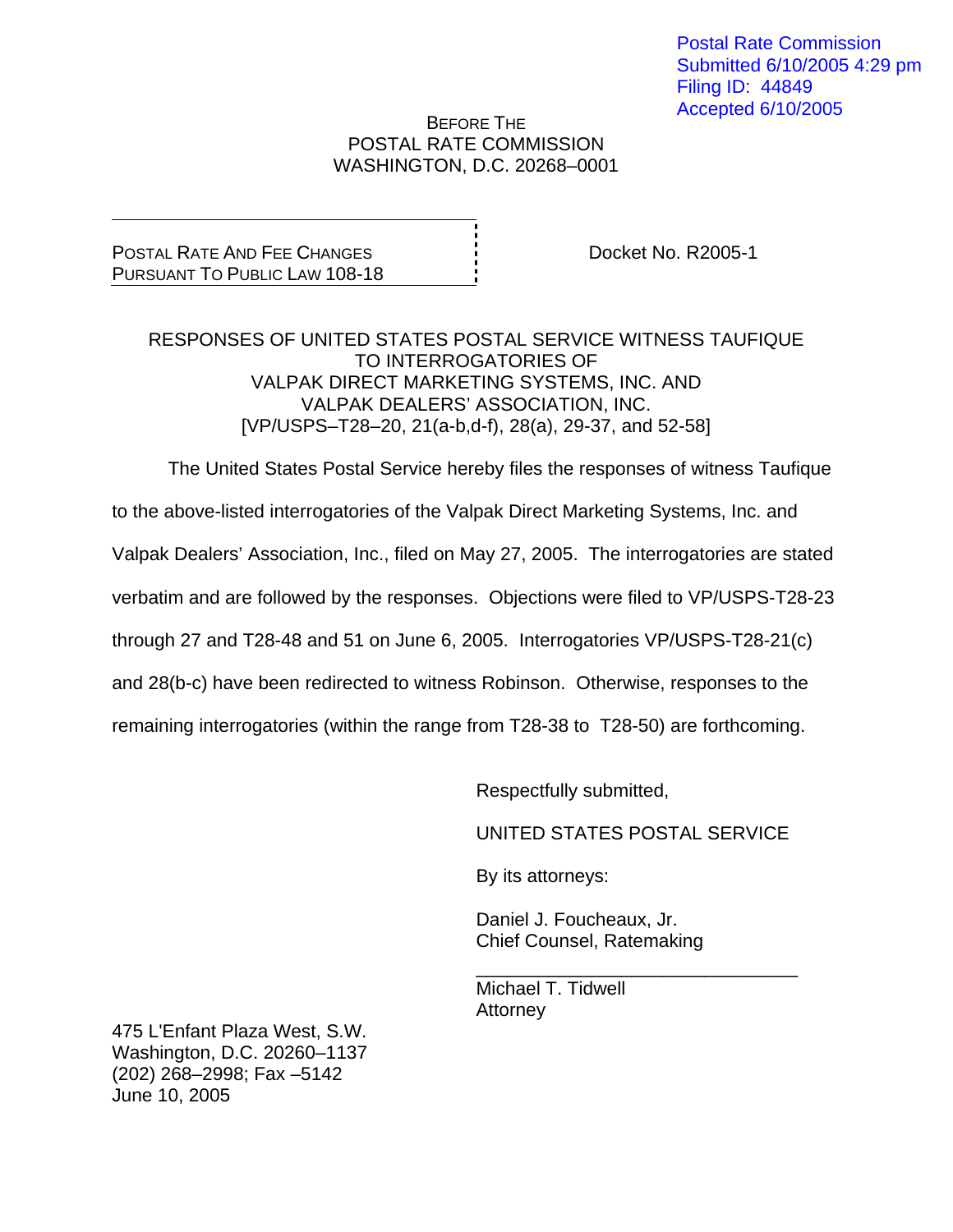**VP/USPS-T28-20.** Please consider the current rate relationships for non-dropshipped (nationwide) **letters**, focusing specifically on the prebarcoded 5-digit rate in the Standard Regular subclass, and in the ECR subclass on the Basic carrier route rate and the prebarcoded Basic carrier route rate, relationships which would be perpetuated through the across-the-board approach behind the proposed rates. The specific rates involved are shown in the following table, in cents per piece:

|          | Standard Regular Standard ECR |                 | <b>Standard ECR</b>      |
|----------|-------------------------------|-----------------|--------------------------|
|          | <b>Barcoded 5-digit</b>       | <b>CR Basic</b> | <b>Barcoded CR Basic</b> |
| Current  | 19.0                          | 194             | 17 1                     |
| Proposed | 20.0                          | 20.4            | 18.0                     |

Please refer to the testimony of Postal Service witness Laraine B. Hope, Docket No. R2001-1, USPS-T-31 at pages 2-3, where she states: "An example of an appropriate rate relationship is that the proposed ECR basic letter rate is slightly higher than the 5 digit automation letter rate in the Regular subclass. This maintains the current rate relationship and encourages the use of automation by mailers." Witness Hope's statement suggests that the ECR Basic rate (19.4 cents) should be slightly higher than the barcoded 5-digit rate (19.0 cents), in order to encourage the use of automation.

- a. Please explain whether the Postal Service is concerned that if the rate relation between these two were in the opposite direction, some barcoded 5-digit letters might leave the automation program and convert to ECR Basic letters. If this is a matter of concern, please explain the ways in which a mailer of barcoded 5- digit letters might succeed in qualifying for the ECR Basic rate.
- b. If there is concern that Standard barcoded 5-digit letters might leave the Standard barcoded 5-digit category and move to the ECR subclass, please explain why the logical place to move would not be the barcoded ECR Basic category instead of the ECR Basic category.
- c. If there is concern that Standard barcoded 5-digit letters might move to the barcoded ECR Basic category, please explain how this would have a negative effect on the Postal Service's automation program.
- d. If there is a desire to encourage ECR Basic letters to move to the Standard barcoded 5-digit category, please explain why the logical automation category for these pieces would not instead be the barcoded ECR Basic category.
- e. If there is concern over some other movement among the rate categories discussed above, a movement not mentioned herein, please explain what that movement is and the basis for the concern.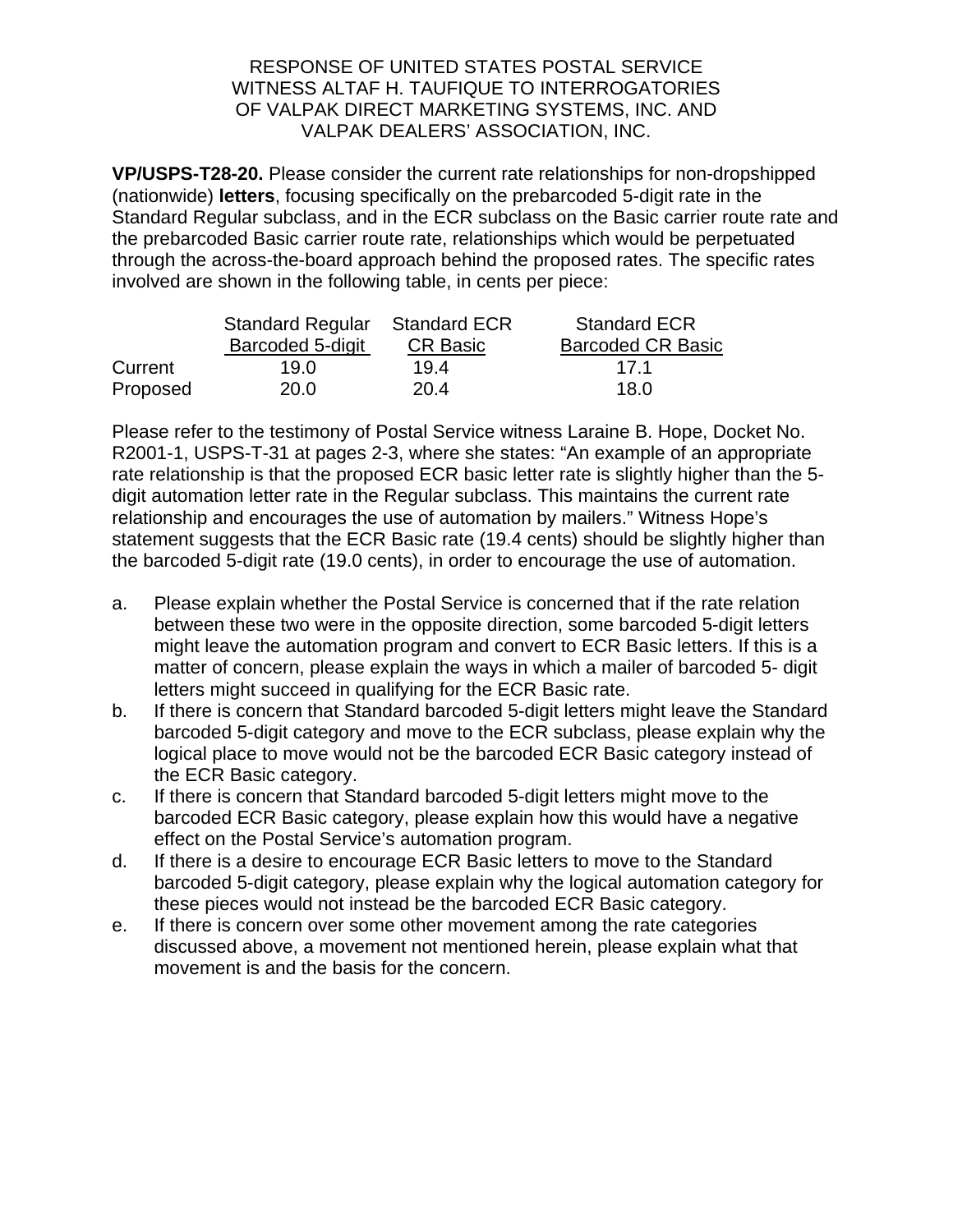# **RESPONSE to VP/USPS-T28-20 (continued):**

- a. The rate design reflects the concern that 5-digit automation letter preparation is preferable (from a mail processing point of view) to Basic ECR preparation (5-digit automation letter mail can much more readily be sequenced with other letter, thereby enhancing overall automated sorting.) If a mailer of 5-digit automation letters has the density to qualify for ECR, which is likely, then the mailer could qualify for ECR prices.
- b. The automation rate category in ECR is of limited availability, so it is not a logical place to which 5-digit letters would move.
- c. See the response to subpart (b). To the extent that pieces move to the Automation Basic category, this is not necessarily a negative for the automation program. Again, these items can be readily sequenced with other automation letters. In most instances, basic ECR letters have to be merged manually with other letters.
- d. See the response to subpart (b). Basic Automation in ECR is only for those locations where carrier route preparation is advantageous over 5-digit preparation, so it is not the logical category.
- e. Not applicable.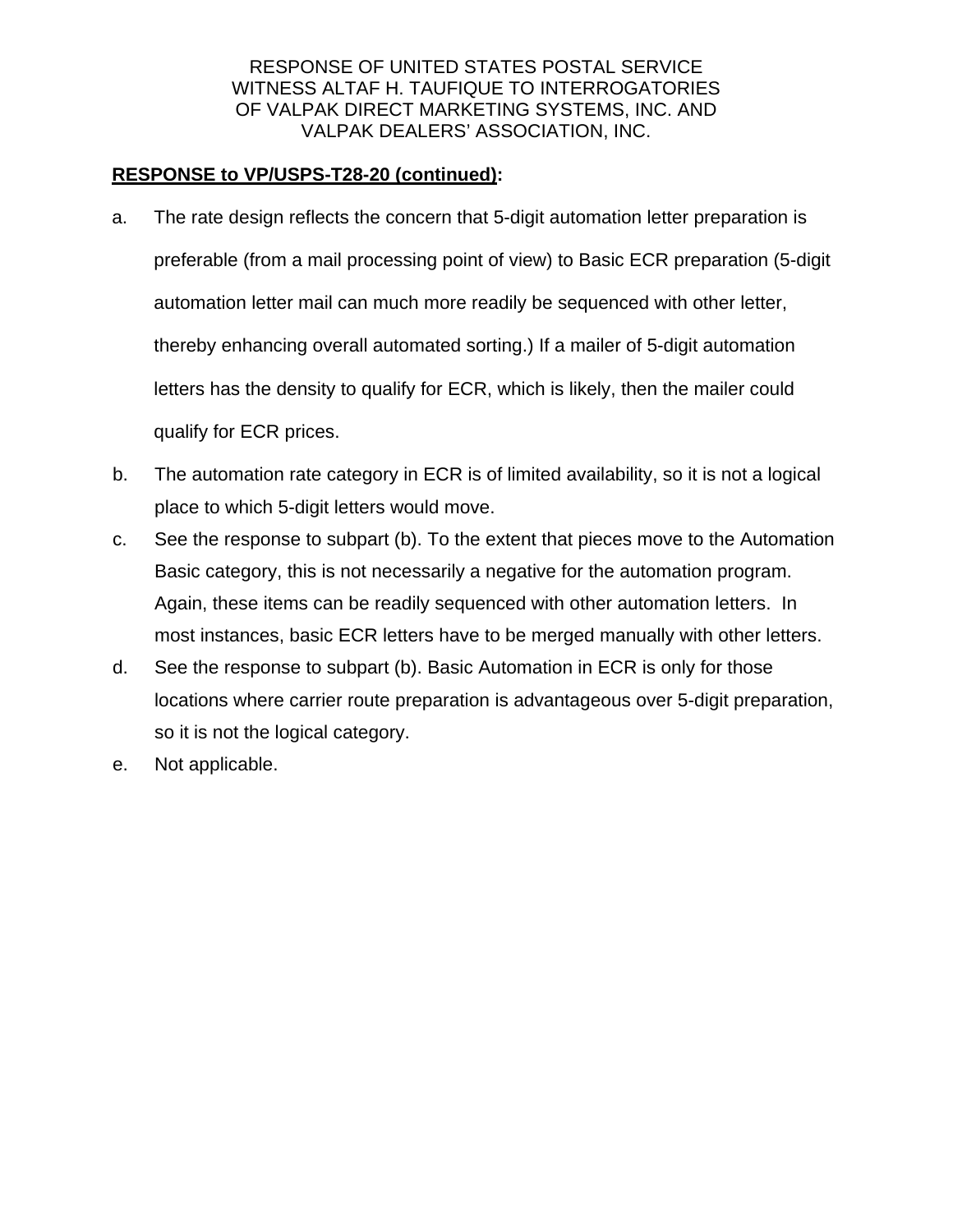**VP/USPS-T28-21.** Please suppose the rates for (i) ECR Basic letters and (ii) Regular prebarcoded 5-digit letters (rates also referenced in VP/USPS-T28-20) were based on their costs and a markup rooted in an independent application of the non-cost factors in the Postal Reorganization Act, with an outcome that the ECR Basic rate were lower than the Regular prebarcoded 5-digit rate.

- a. Please explain whether it is the Postal Service's position that an additional layer of rate design guidance should be applied in order to push the ECR Basic rate for letters higher so that any mail using the rate is precluded from receiving recognition of its costs and the independent application of the non-cost factors in the Postal Reorganization Act. If this is the Postal Service's position, please explain all reasons and bases for this position.
- b. If the layering described in part a is the Postal Service's position, please explain how it is fair to mailers using the ECR Basic rate, who must accordingly pay higher rates.
- c. Please explain whether the Postal Service sees elevating the cost coverage of the ECR subclass as one way to help achieve a rate for ECR Basic letters that is higher than the rate for Regular prebarcoded 5-digit letters. If so, please explain the basis for this higher coverage and how it is fair to mailers of other letters using the ECR subclass, to ECR mailers of non-letters, and to mailers of all Nonprofit ECR materials.
- d. Within the confines of a specific cost coverage for the ECR subclass, please explain whether the Postal Service agrees that any process of elevating the ECR Basic letter rate at the same time necessarily has the effect of providing lower rates for the non-letters in ECR. If it does agree, please discuss and explain the basic economic fairness of elevating letter rates in a way that provides lower rates to non-letters. If it does not agree, please explain the steps that are taken, and the steps that should be taken, to make it otherwise.
- e. If the Postal Service has an interest in achieving a rate for ECR Basic letters that is higher than the rate for Regular prebarcoded 5-digit letters, please explain why it is not just as logical and just as fair to artificially **lower** the rate for 5 Regular prebarcoded 5-digit letters as it is to artificially **increase** the rate for ECR Basic letters.

# **RESPONSE:**

a. No. The question appears to suggest that the Postal Service uses an "additional layer" of rate design guidance after all the cost and non-cost factors of the Postal Reorganization Act have been applied. This is not the case. The Postal Service's view is that both cost and all of the other pricing factors in the Act give guidance to the rate design below the subclass level. The rates for ECR Basic letters, including the relationships of these rates to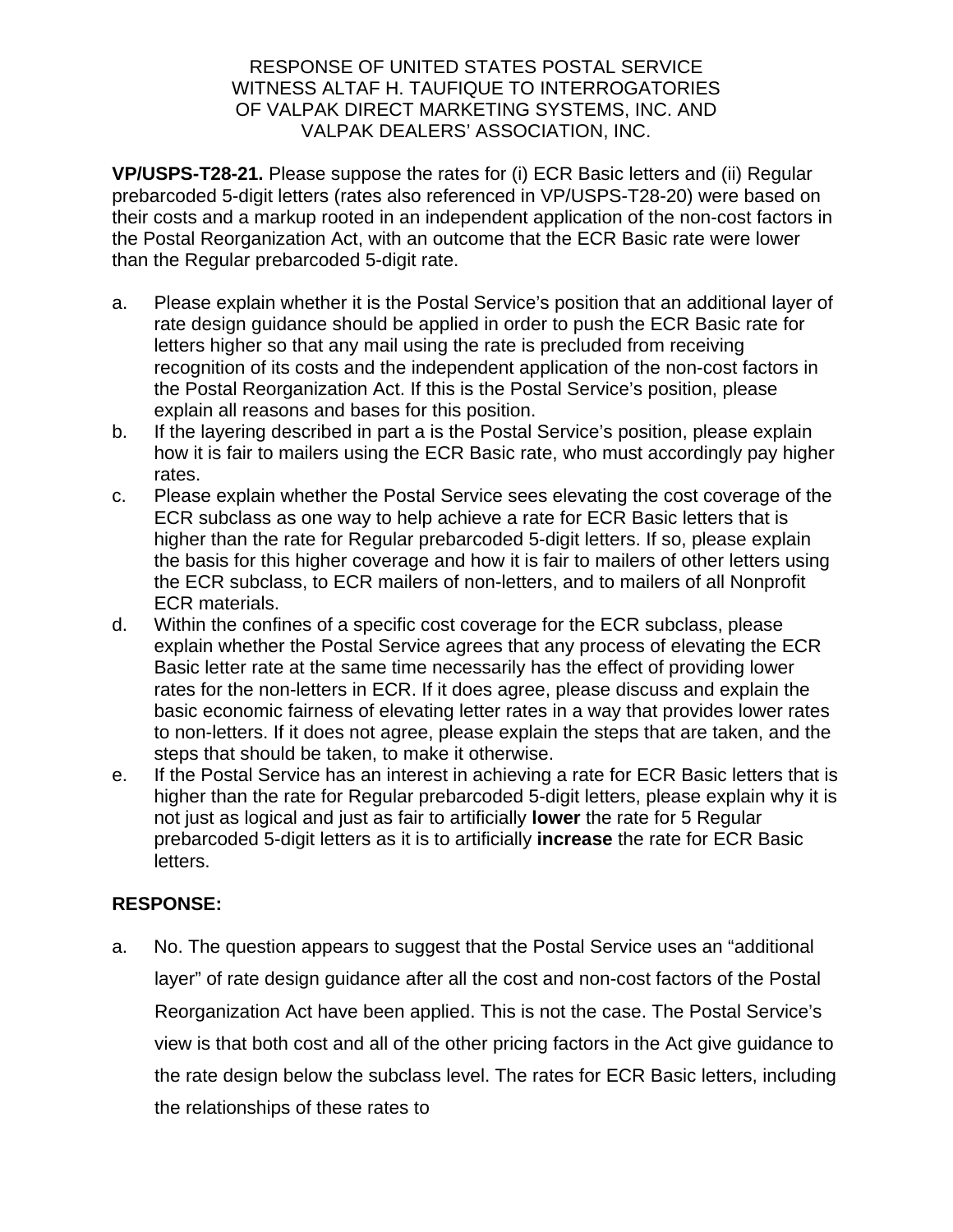### **RESPONSE to VP/USPS-T28-21 (continued):**

- b. other rate categories, appropriately recognize both the category's costs as well as non-cost factors.
- c. Please see my response to subpart (a).
- d. Redirected to witness Robinson.
- e. While I do not accept that the rate setting methodology outlined in the question accurately or adequately describes the Postal Service's rate setting approach, I can attempt to respond to the question as an abstract hypothetical. All else equal, a higher price for the Basic tier could lead to lower prices for at least some of the other rate categories in High-Density or Saturation. It does not necessarily mean that nonletters in those categories would have lower prices.
- f. Please see my response to VP/USPS-T28-20. The Regular Automation 5-digit letter rate is not the sole (or even a major) reference point in the rate design for ECR Basic letters. Rate relationships, including the relationships between ECR Basic letters and Regular Automation 5-digit letters, are taken into account in the rate design for both rate categories, and may merely involve a check to see if the appropriate relationship is present at the end of the rate design process.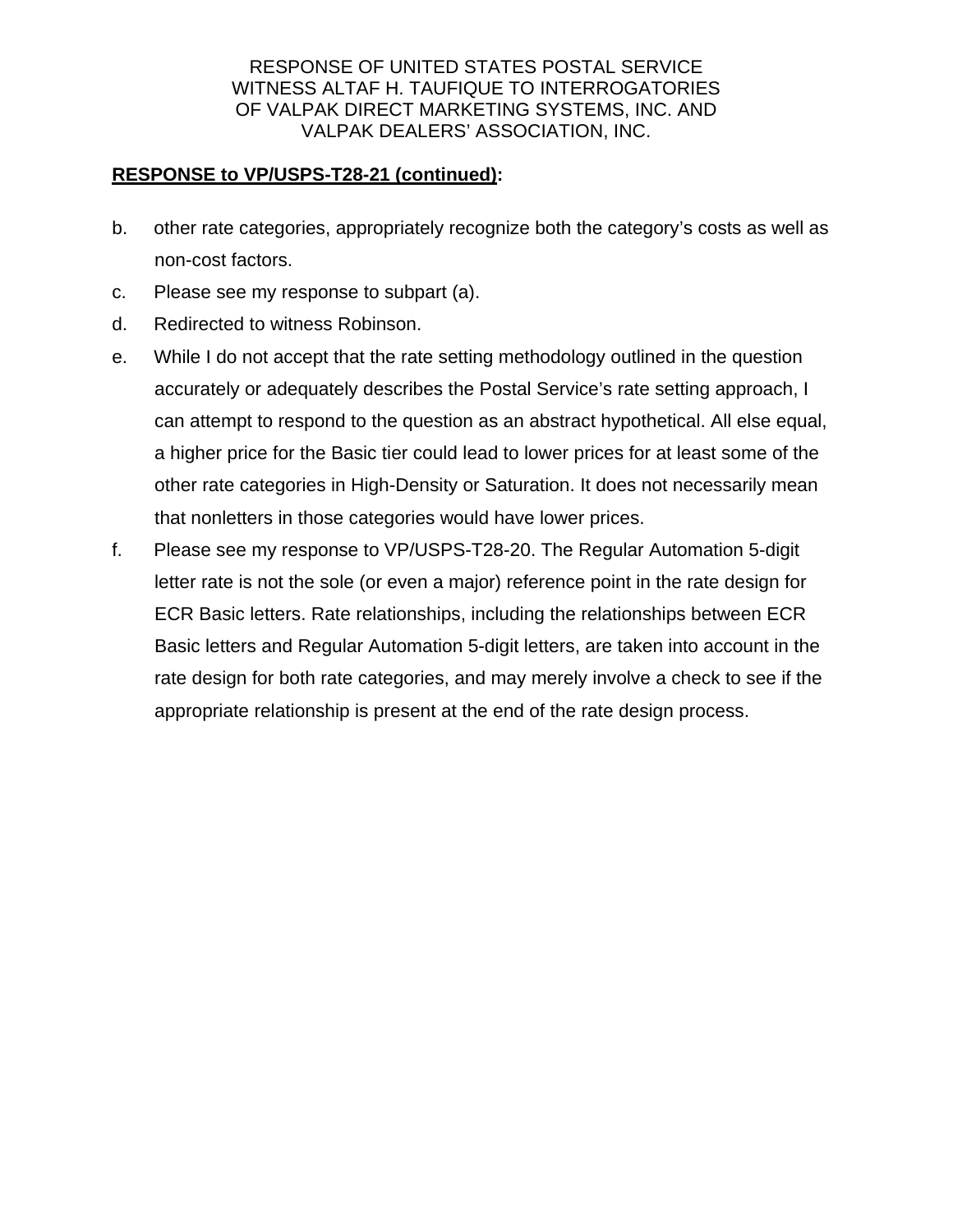**VP/USPS-T28-22**. One could argue that Standard ECR rates (including those for ECR Basic letters) might be lower than Standard Regular rates (including those for Prebarcoded 5-digit letters) due to factors such as lower costs, higher elasticity, lower value of service, the recognition of competition, the recognition of market characteristics, and an interest in making the rates more market-based, much as the Postal Service argued in support of the creation of the ECR subclass in Docket No. MC95-1.

- a. If the ECR rates are elevated on some other basis to make them higher than certain non-ECR rates, please explain whether it would be the Postal Service's position that mailers using the elevated rates, including Nonprofit ECR mailers, would be deprived of having these various factors recognized in their rates.
- b. In Docket No. MC95-1, in support of creating a separate ECR subclass, the Postal Service argued that the "Current Subclasses Are Heterogeneous," that "Efficient Mail Pays [a] Disproportionate Contribution," that "Efficient Mail Is Most Susceptible to Non-USPS Delivery," that "Efficient Mail Must Be Retained to Maintain Reasonable Rates for All," that "the most likely incursions into the existing customer and volume base will occur in those areas where the unit cost for delivery is less than the average but is not adequately reflected in price, giving competitors an opportunity to price their services to attract the 6 lower cost Postal Service products out of the mailstream," that "The Enhanced Carrier Route subclass is a first step to counter that competitive strategy," and that "The most vulnerable volume in the mailstream today is that which exhibits a higher degree of delivery density than average, because high delivery density will produce a lower than average unit delivery cost for a competitive hard copy delivery service." (Docket No. MC95-1, Direct Testimony of Postal Service witness Charles McBride, USPS-T-1, pp. i and 29-30, emphasis added.)
	- (i) Do you believe that, when the Postal Service made these arguments, it believed the rates for ECR mail generally would be lower than they would be without the creation of the new subclass?
	- (ii) Do you believe that, in Docket No. MC95-1, the Postal Service anticipated that the rates for ECR mail would be elevated so that certain rate elements could be higher than related portions of non-ECR mail?
	- (iii) When the Postal Service said that creating ECR is a "first step," please explain what you believe that the additional steps would be, and, over what time frame these steps might occur, and whether these steps would involve a lowering of the ECR markup and the ECR rates.
	- (iv) Please explain the extent to which the Postal Service does or would at some point regard creation of the ECR subclass as unsuccessful in achieving its objectives as stated above if ECR rates are not lower than they would have been without the creation of the ECR subclass.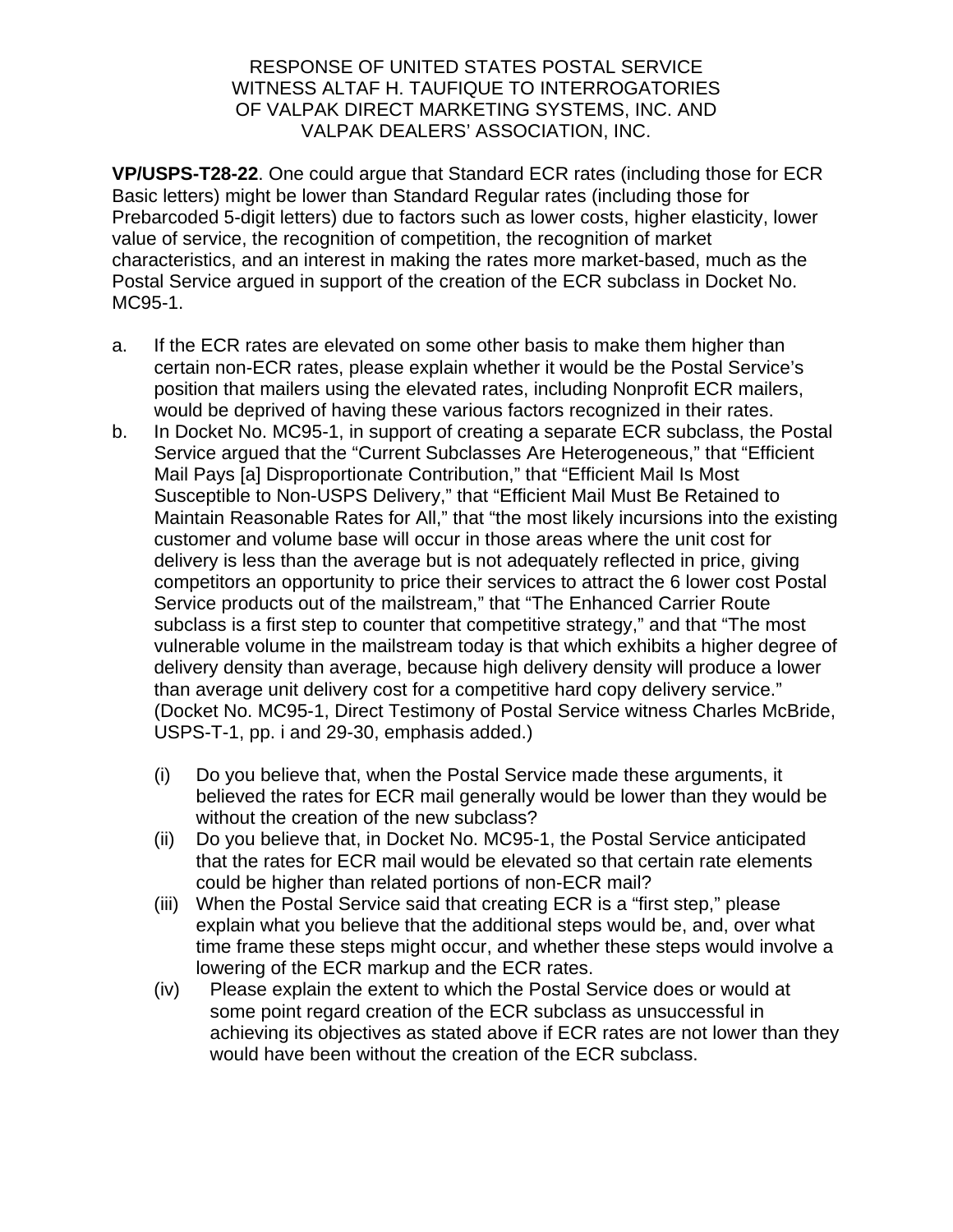### **RESPONSE to VP/USPS-T28-22:**

- a. Please see my response to VP/USPS-T28-20. I would observe that ECR rates are much lower than Standard Mail Regular rates on the whole. It would be inaccurate to interpret the Postal Service's arguments in Docket No. MC95-1 to mean that every ECR rate element would always fall below every Regular subclass rate element. Specific ECR rate categories (as well as specific non-ECR rate categories) are developed taking into account the factors cited in the preamble to this question together with all the other cost and non-cost pricing factors cited in the Postal Reorganization Act.
- b. (i) Yes.
	- (ii) I am not in a position to know, nor do I have any information to inform me, whether the Postal Service, in 1995, anticipated the future rate relationship between 5-digit automation and Basic ECR. I would note that for me, it is difficult to predict with certainty that particular rate relationships are sacrosanct given a dynamic environment.
	- (iii) When the Postal Service proposed creating a separate ECR subclass, the idea was to develop a mechanism that would more easily allow the specific cost and market characteristics to be accounted for in rates. When the Postal Service described the subclass creation as a "first step," it had building this capability in mind, rather than a particular succession of subsequent "steps" with an accompanying timetable for implementation.

Regarding ECR rates, I would note that the price of a DSCF saturation letter has increased only 3.3 percent in nominal terms in the ten years since January of 1995. For comparison purposes a commercial Regular subclass presorted rate DSCF 3/5 letter increased 32.1 percent and a Regular automation DSCF 3-digit letter increased 14.2 percent. Over the same period the CPI increased 26.9 percent. This means that the real price for ECR saturation letters decreased by 18.6 percent. Similar results hold for non-drop shipped letters: ECR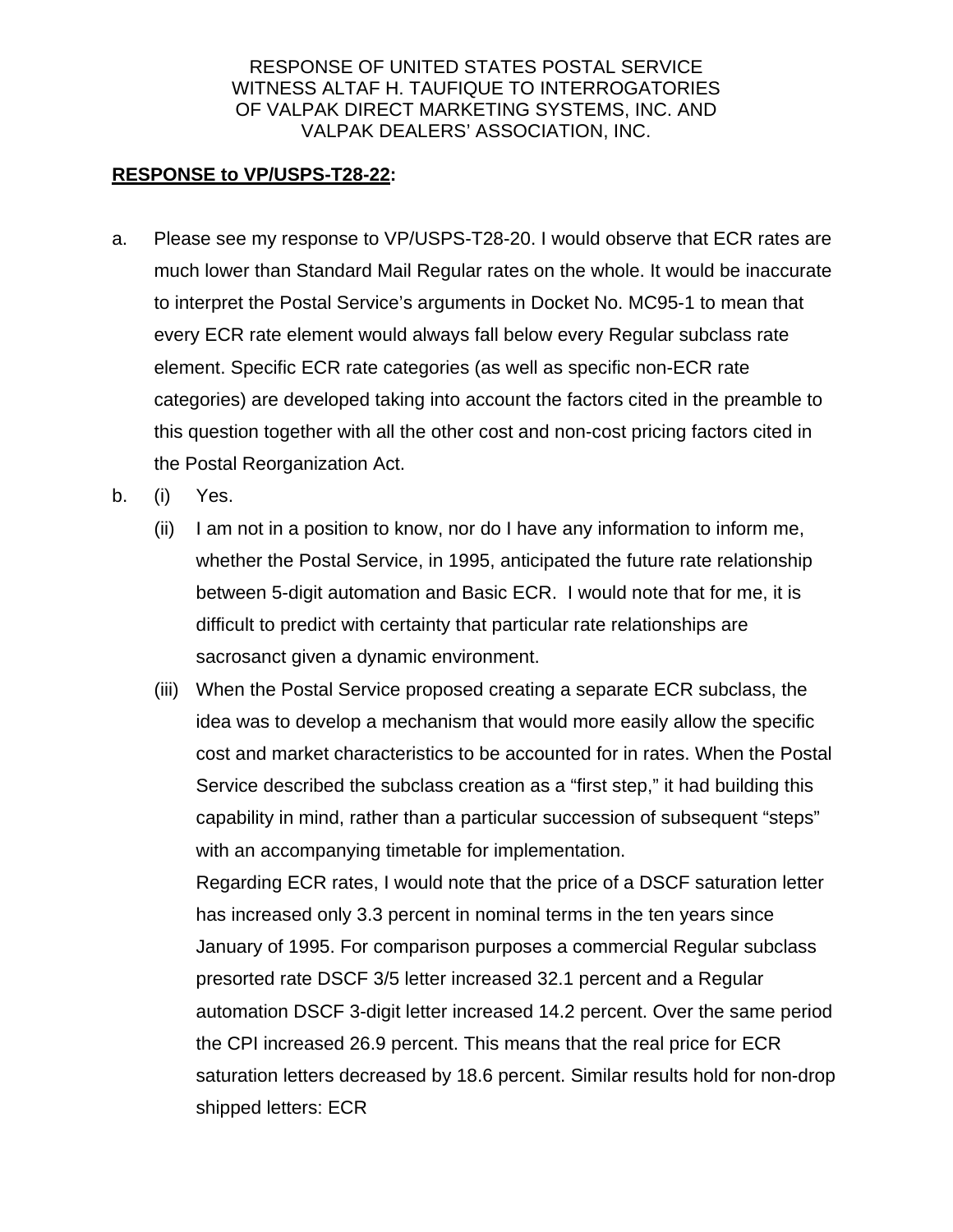### **RESPONSE to VP/USPS-T28-22 (continued):**

 saturation letters increased 7.0 percent compared to 31.9 percent for presorted 3/5 letters and 16.0 percent for automation 3-digit letters. I believe that the creation of the ECR subclass has been successful in holding down the real price of ECR letter mail since its creation.

(iv) Please see my response to subpart (iii). I have seen no evidence suggesting that rates for pieces in today's ECR would have been lower today had the ECR subclass not been created, so I see no reason for the Postal Service to conclude that the ECR subclass has been unsuccessful in achieving its objectives.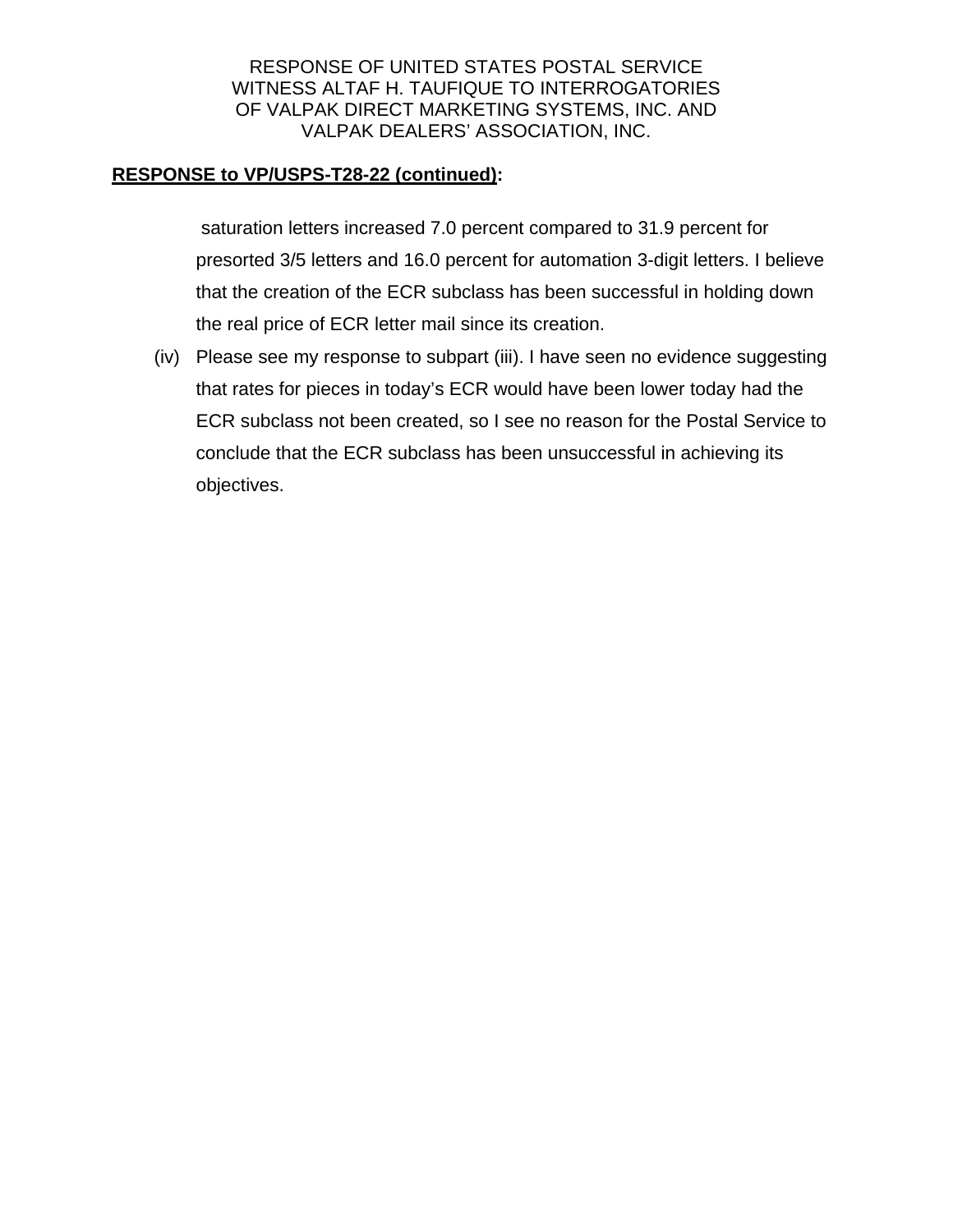**VP/USPS-T28-28.** Please refer to USPS-LR-K-115, workbook

USPST28Aspreadsheets.xls, and to USPS-LR-K-114, the latter showing final "Markups" and "Markup Indices."

- a. On speadsheets such as "S-7 Comm. Piece-Pound Dist.-BY," please confirm that the volumes shown for "Nonmachinable" letters are shown for purposes of applying the surcharge only and that the same volumes also are included in the corresponding categories of "Presorted" letters. Please explain fully any non-confirmation.
- b. Please explain whether the "Markups" and "Markup Indices" shown in USPS-LR-K-114 include the fees in the revenues used to calculate them. If they do not, please provide a revised reference showing the markups and indices with the fees included.

 c. Please provide a source for each of the percentage figures in columns D and E of the second sheet of USPS-LR-K-114.

# **RESPONSE:**

- a. Confirmed.
- b. Redirected to witness Robinson.
- c. Redirected to witness Robinson.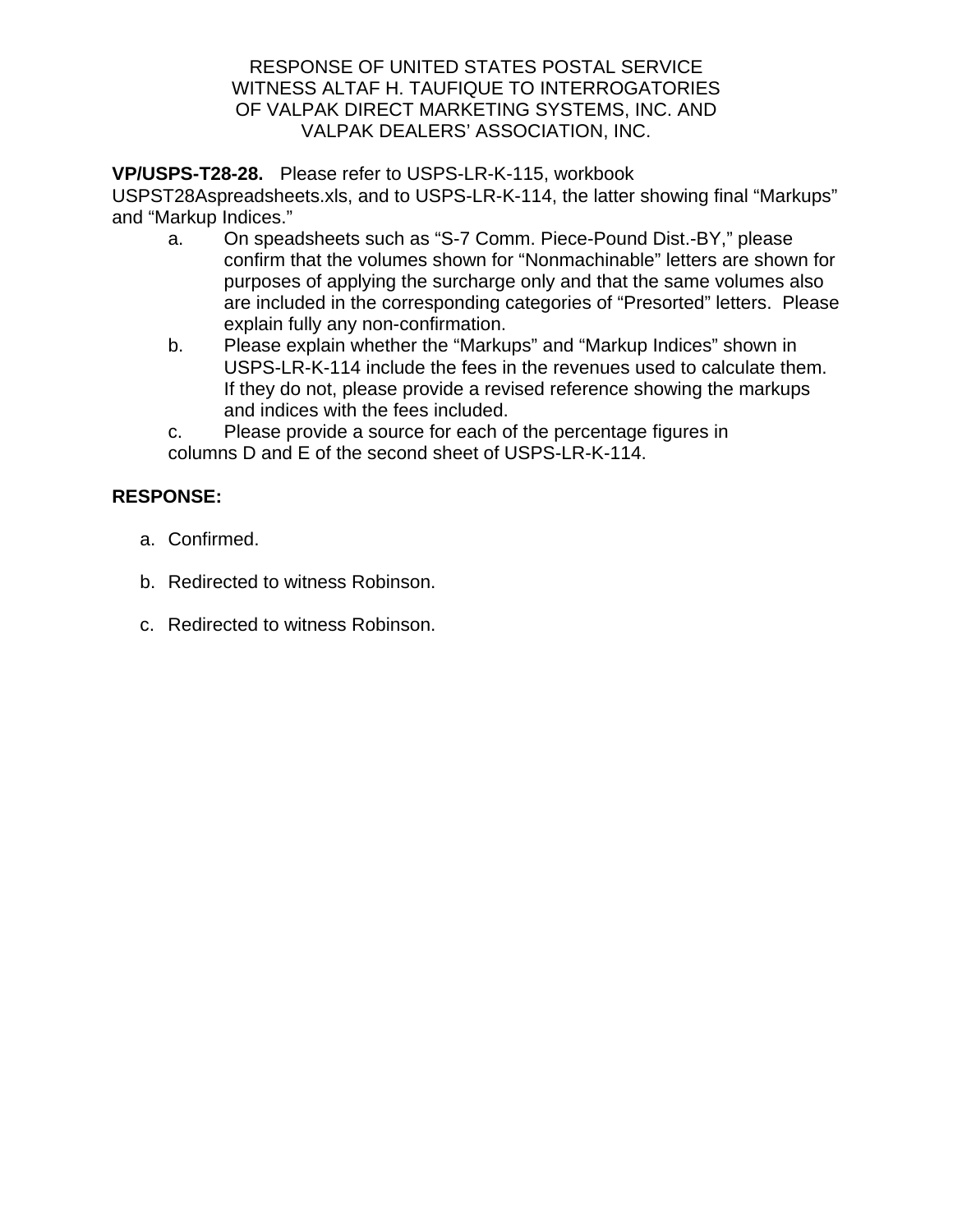**VP/USPS-T28-29.** Note 2 of Rate Schedule 321B says: "Letters that weigh more than 3.3 ounces but not more than 3.5 ounces pay the nonletter piece and pound rate but receive a discount off the piece rate equal to the applicable nonletter minimum piece rate minus the applicable letter minimum piece rate corresponding to the correct presort tier." Similar notes appear in Rate Schedules 322, 323B, and 324. In view of the above statement found in notes to Rate Schedules 321B, 322, 323B, and 324, please refer to USPS-LR-K-115, workbook USPST28Aspreadsheets.xls, and explain whether the rate entries indicated below conform with that statement:

- (i) Sheet 'S-17 Adjusted Comm. Rates,' cells I11 through K11;
- (ii) Sheet 'S-20 Adjusted Nonprofit Rates,' cells I10 through J10 and I13 through K13;
- (iii) Sheet 'ECR-16 Adjusted ECR Rates,' cells I10 through L10; and
- (iv) Sheet 'ECR-19 Adjusted NECR Rates,' cells I11 through L11. 15

# **RESPONSE:**

- (i) No. The per-piece rate elements in question were developed by applying the proposed 5.4 percent increase factor to current rate elements and then rounding the result to tenths of a cent, rather than by applying the formula. Had the formula been applied, each of the per-piece rate elements in question would have been equal to \$0.069, rather than \$0.070. The Postal Service believes that either approach yields reasonable and fair rates and that the two sets of rates are not significantly different in terms of their impact on mailers or on Postal Service revenues.
- (ii) No. The per-piece rate elements in question were developed by applying the proposed 5.4 percent increase factor to current rate elements and then rounding the result to tenths of a cent, rather than by applying the formula. Had the formula been applied, each of the per-piece rate elements cited in row 10 of the workpapers would have been equal to \$0.026, rather than \$0.025, and each of the per-piece rate elements cited in row 13 of the workpapers would have been equal to (\$0.007), rather than (\$0.006). The Postal Service believes that either approach yields reasonable and fair rates and that the two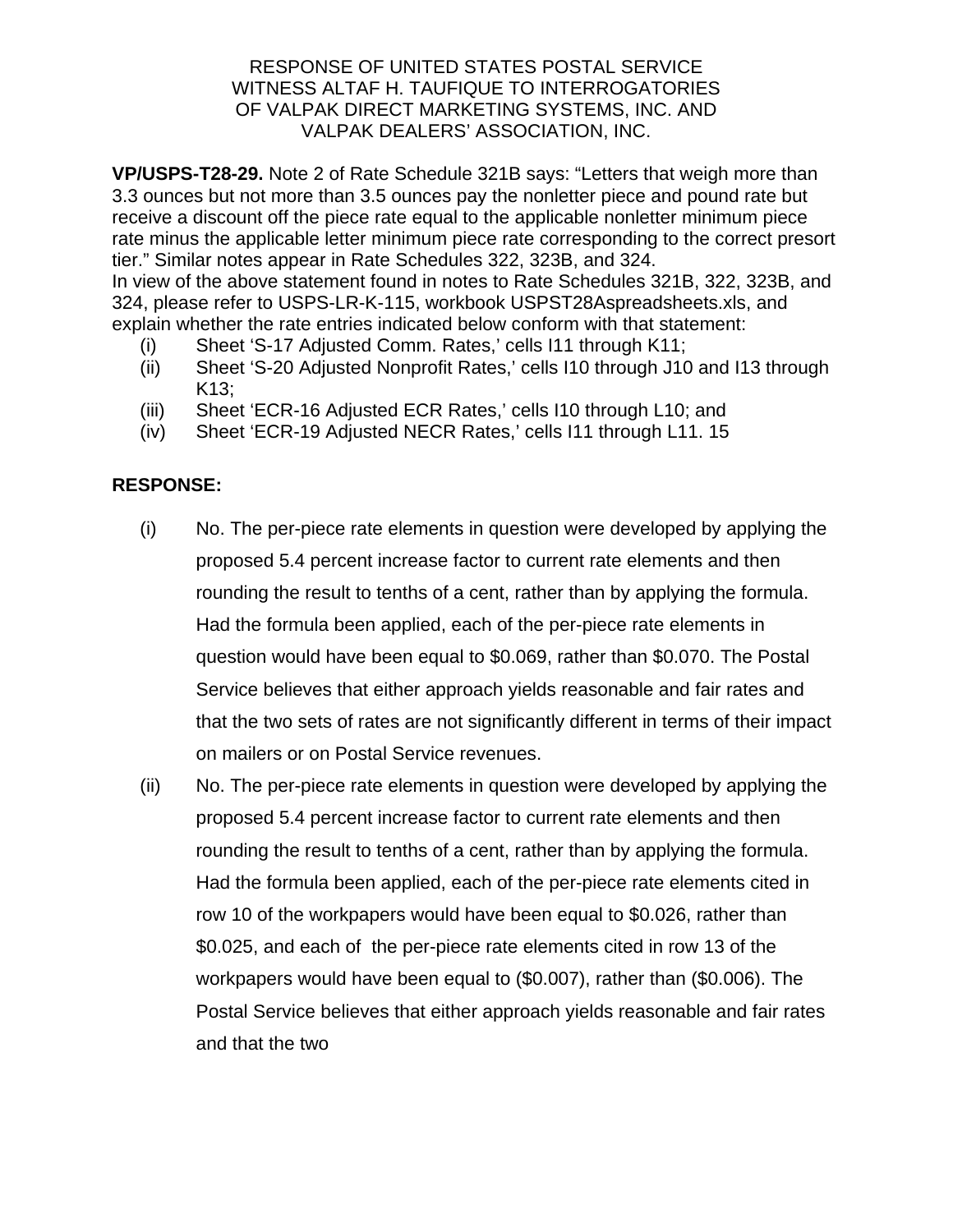### **RESPONSE to VP/USPS-T28-29 (continued):**

- (iii) sets of rates are not significantly different in terms of their impact on mailers or on Postal Service revenues.
- (iv) No. The per-piece rate elements in question were developed by applying the proposed 5.4 percent increase factor to current rate elements and then rounding the result to tenths of a cent, rather than by applying the formula. Had the formula been applied, each of the per-piece rate elements in question would have been equal to \$0.048, rather than \$0.047. The Postal Service believes that either approach yields reasonable and fair rates and that the two sets of rates are not significantly different in terms of their impact on mailers or on Postal Service revenues.
- (v) No. The per-piece rate elements in question were developed by applying the proposed 5.4 percent increase factor to current rate elements and then rounding the result to tenths of a cent, rather than by applying the formula. Had the formula been applied, each of the per-piece rate elements in question would have been equal to \$0.028, rather than \$0.027. The Postal Service believes that either approach yields reasonable and fair rates and that the two sets of rates are not significantly different in terms of their impact on mailers or on Postal Service revenues.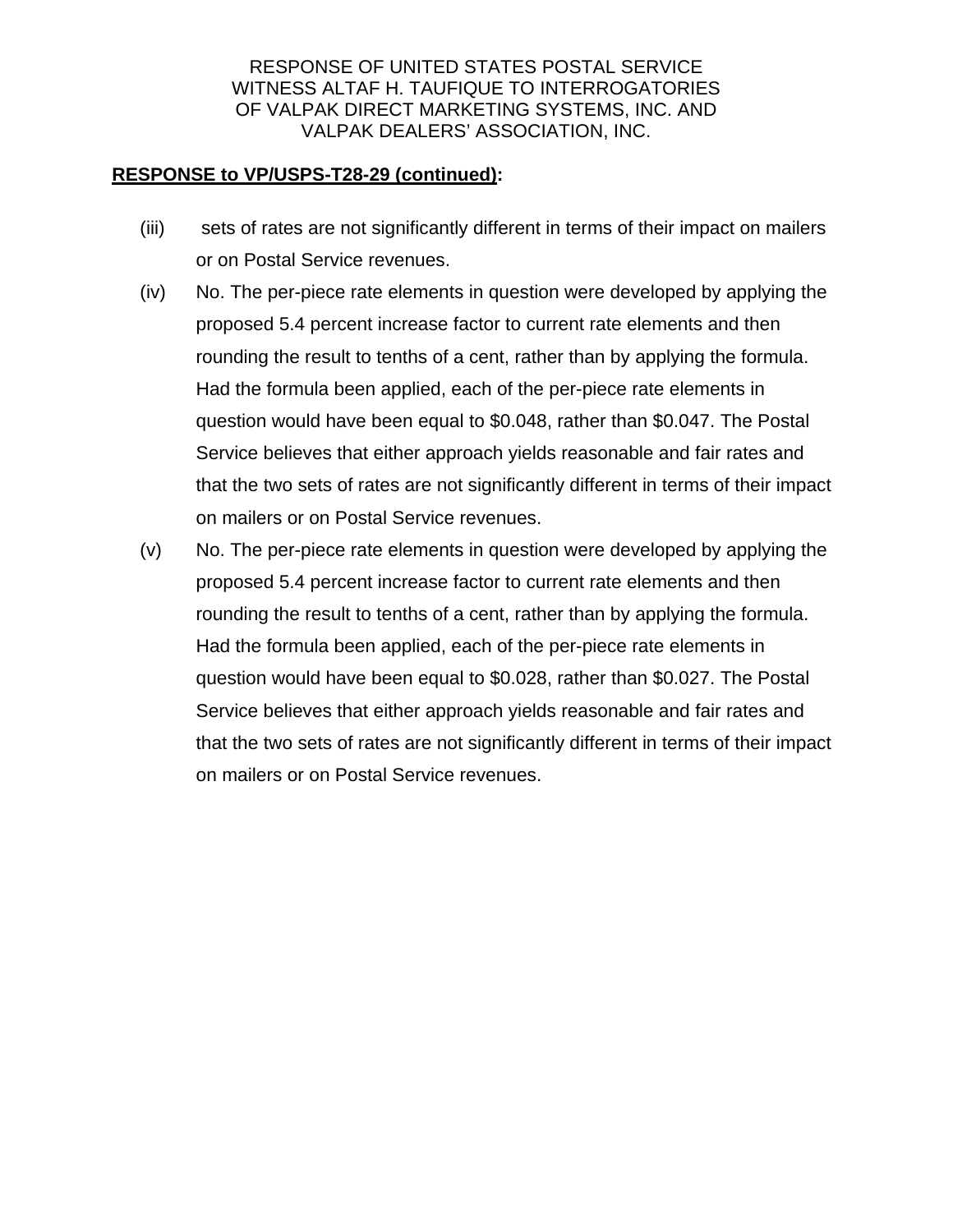**VP/USPS-T28-30.** Please refer to USPS-LR-K-115, workbook USPST28Aspreadsheets.xls, sheet 'ECR-14 Uniform Inc. ECR Rates' and explain why cell G13 is rounded to five decimal places while similar cells in its vicinity are rounded to only three decimal places.

### **RESPONSE:**

I have examined both my own copy of my workpapers and the copy of my workpapers shown on the Commission's website. Both versions have the cell in question rounded to only three decimal places.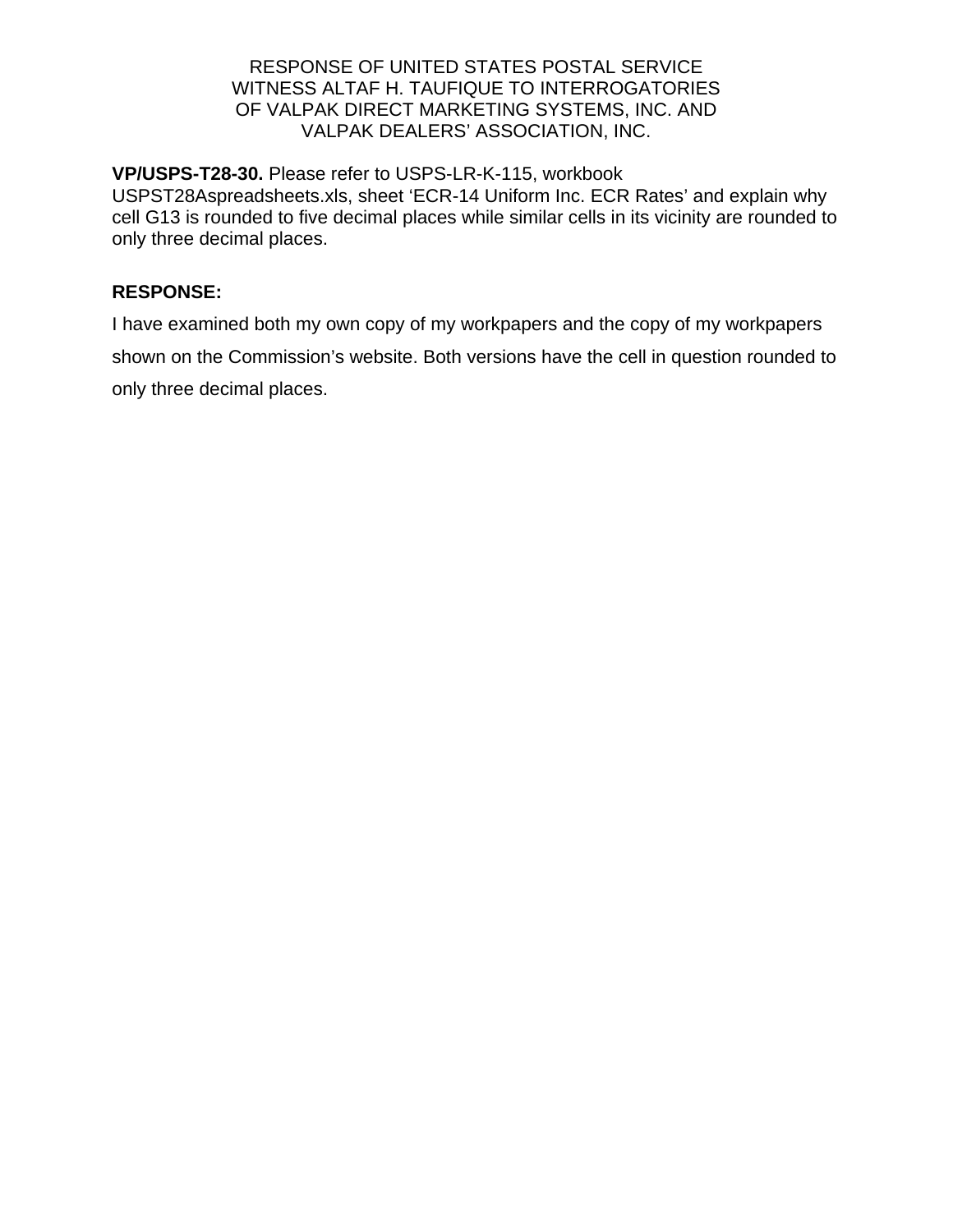**VP/USPS-T28-31.** Rate Schedule 321A, note 6, and Rate Schedule 321B, note 4, state: "Add \$0.015 per piece for pieces bearing a Repositionable Note as defined in Classification Schedule 321.8."

- a. Please explain whether this "note" also should appear in any other Rate Schedules of Standard mail.
- b. Will the revenue from Repositionable Notes accrue to the category of Standard mail in which they are used? Please explain any answer that is not an unqualified affirmative.
- c. Please explain how and where the revenue from Repositionable Notes is recognized in the Postal Service's proposal.
- d. Please explain when and in what form information relating to the volume and revenue of Repositionable Notes will become available.

# **RESPONSE:**

a. Yes. Appropriate RPN notes should have been included in Standard Mail schedules

322, 323A, 323B, and 324.

- b. Yes.
- c. Repositionable Notes revenue is not projected in this docket since RPN service has

only been recently introduced and is currently undergoing testing in the form of a

one-year market test. There was no projection of revenue in the RPN case, and it is

not expected to have a significant impact in the Test Year.

d. See Docket No. MC2004-5, USPS-T-1, page 6, "Data Collection Plan."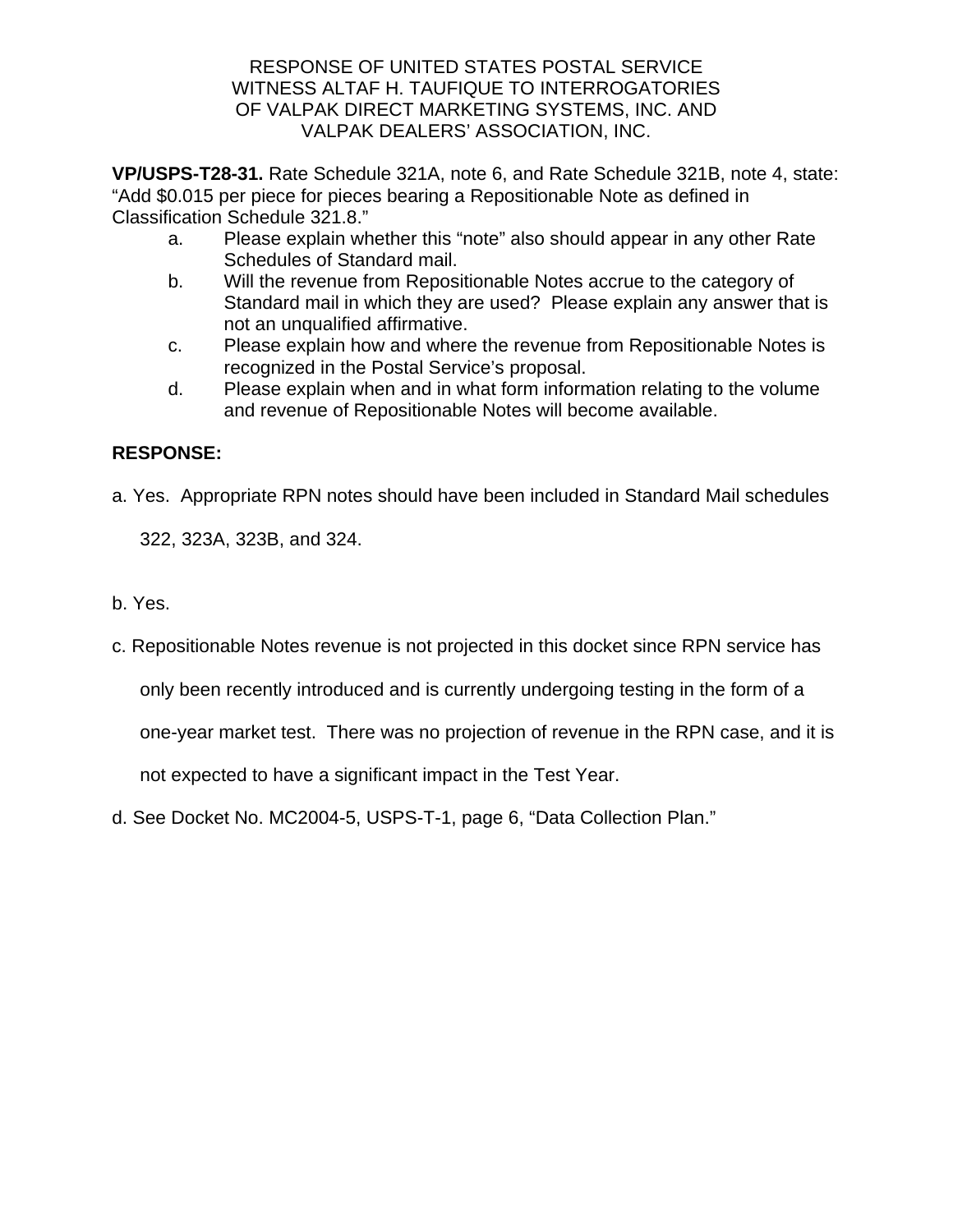**VP/USPS-T28-32.** Rate Schedule 321A, note 5 says: "Pieces entered as Customized Market Mail, as defined in DMCS section 321.22, are subject to the nondestination entry, nonletter minimum per-piece basic rate and the residual shape surcharge."

- a. Aside from Rate Schedules 321A and 323A, should this note appear in any other rate schedules?
- b. Please explain how and where the Postal Service's proposal recognizes the revenues and costs of Customized Market Mail.
- c. By subclass and time period, please provide any summary information available on the revenues and costs of Customized Market Mail since it was approved for implementation.
- d. Please explain when additional information on the use of Customized Market Mail in calendar 2005 will become available.

# **RESPONSE:**

- a. No.
- b. The revenues and costs for Customized MarketMail (CMM) pieces are included with other Standard Mail nonletter revenues and costs.
- c. See the revenue and volume data for CMM below. The Priority Mail revenues are revenues for drop shipping the CMM pieces to delivery units.

# **CMM REVENUES AND VOLUMES**

| Period        | <b>Pieces</b> | <b>Standard Mail Postage</b> |
|---------------|---------------|------------------------------|
| FY 2004       | 3,162,367     | \$1,798,354                  |
| FY 2005 Q1&Q2 | 1,134,289     | \$ 646,423                   |

d. CMM revenue and pieces data will be available on a quarterly basis, generally about six weeks after the close of the quarter.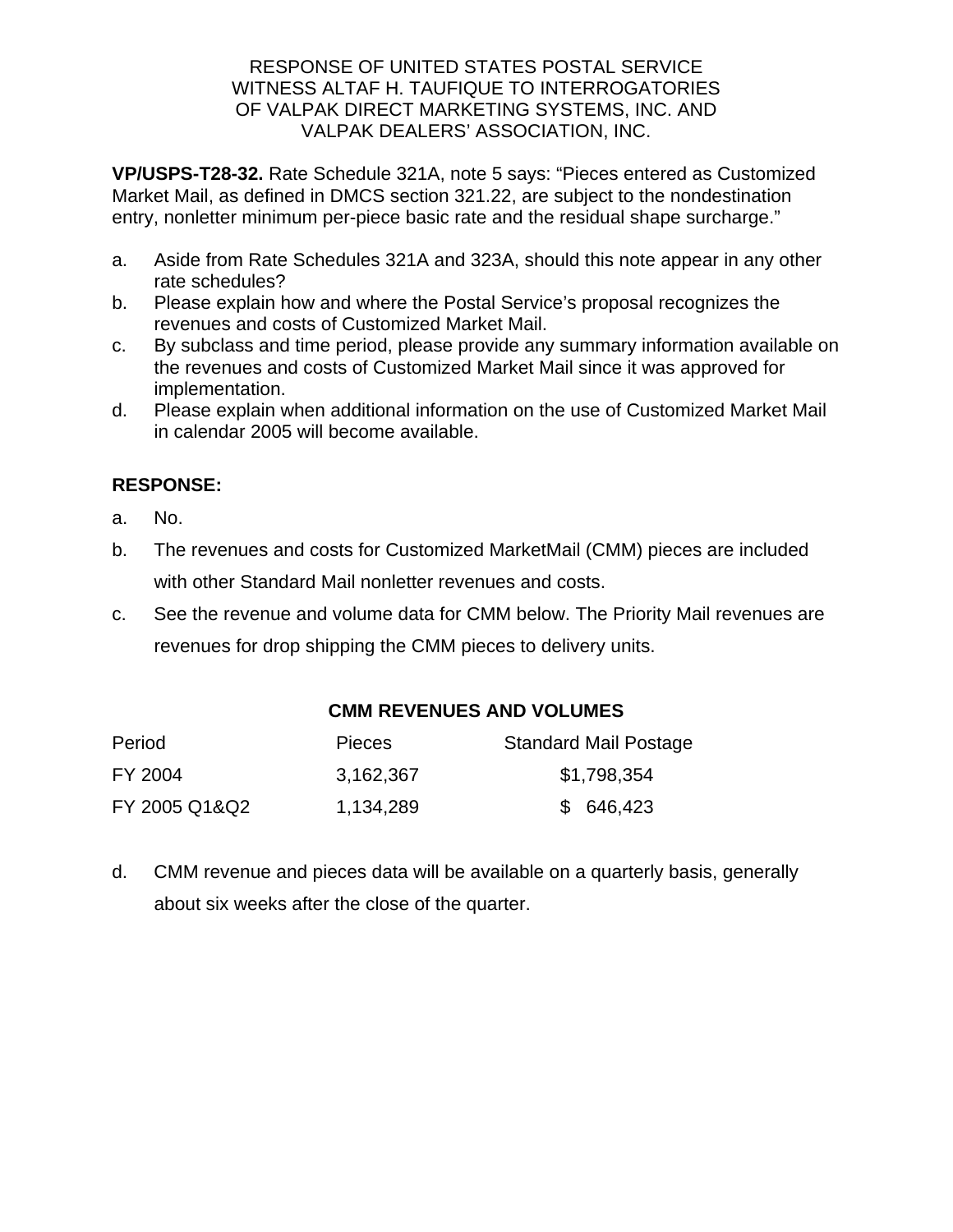**VP/USPS-T28-33.** Please refer to the Rate Schedule shown in Postal Service's Request, Attachment A, page 18, and explain whether it should be identified as "Schedule 323A."

### **RESPONSE:**

Yes, it should be identified as "Schedule 323A."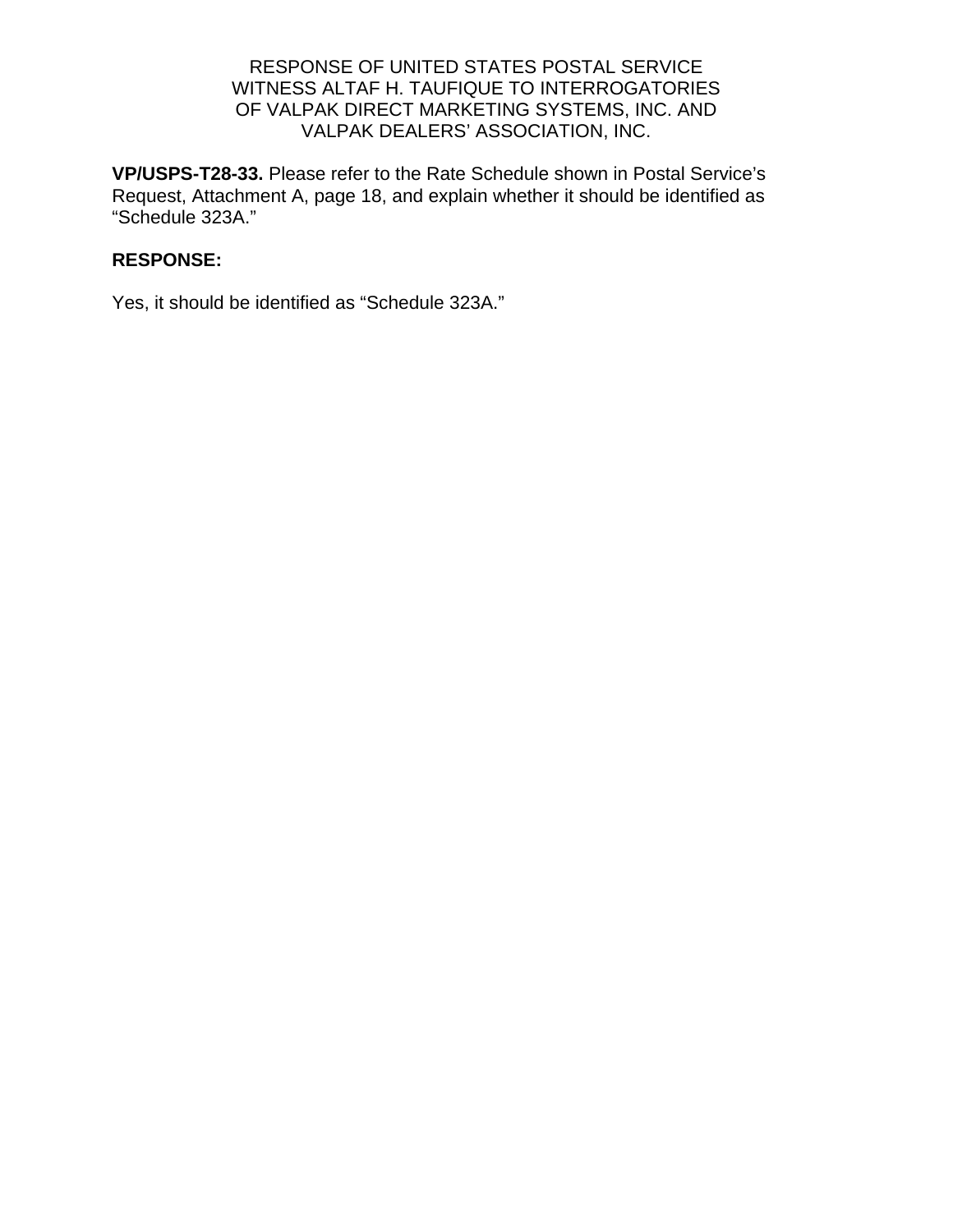**VP/USPS-T28-34.** For Standard (Commercial) Regular mail, has the Postal Service computed the aggregate "leakage" (*i.e.*, discounts earned by mailers) during Base Year 2004? If so, please provide the aggregate amount of such discounts from (i) presort and automation, and (ii) destination entry.

### **RESPONSE:**

The Postal Service has not calculated this "leakage" for BY 2004. However, if one

wanted to perform these calculations, they could be done using rate design formulas

contained in the Postal Service's Standard Mail Regular workpapers filed in Docket No.

R2001-1, in particular, the formulas in the Tabs "DROP DIS," "PRE DIS," and "RES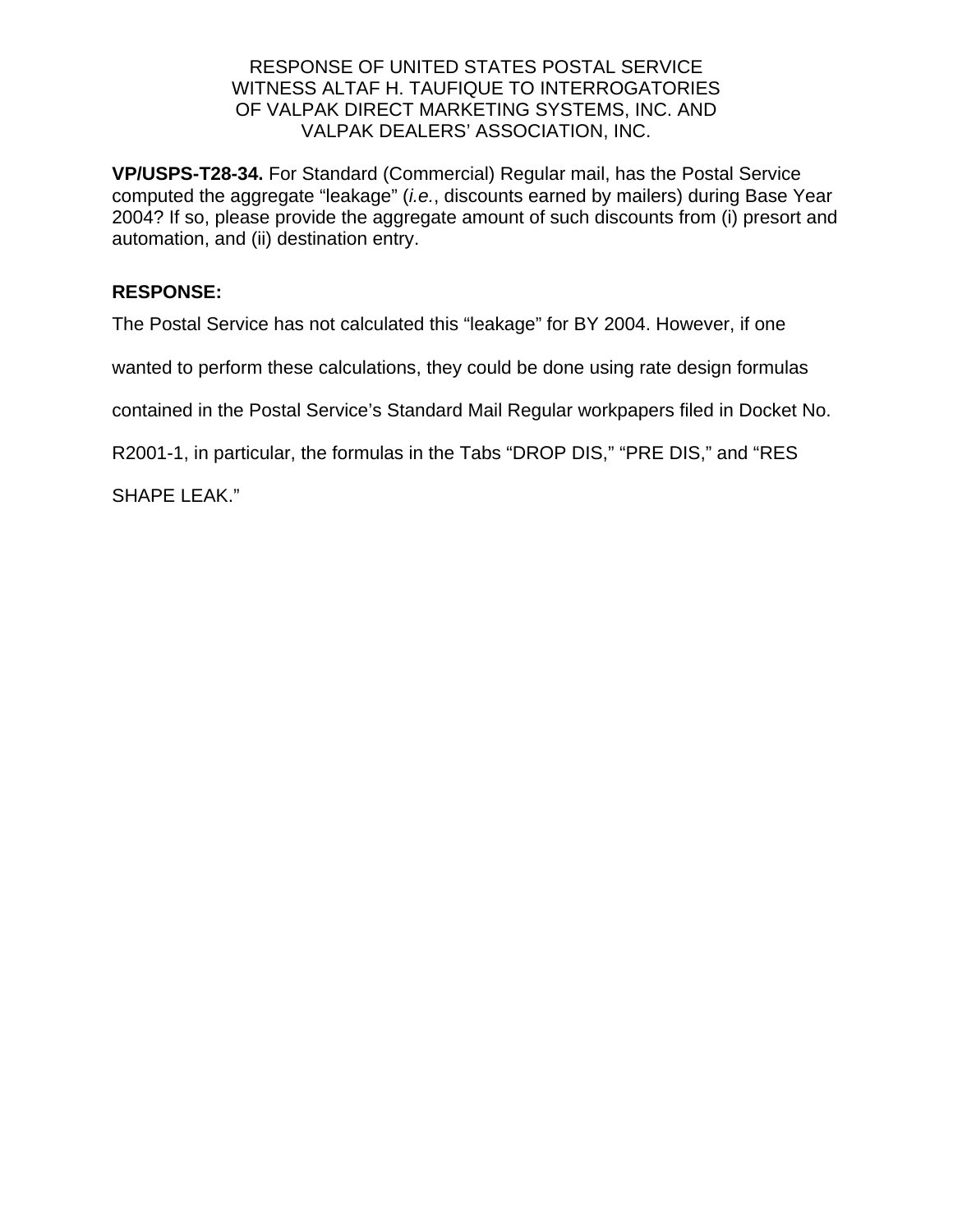**VP/USPS-T28-35.** For Standard Nonprofit Regular mail, has the Postal Service computed the aggregate "leakage" (*i.e.*, discounts earned by mailers) during Base Year 2004? If so, please provide the aggregate amount of such discounts from (i) presort and automation, and (ii) destination entry.

### **RESPONSE:**

The Postal Service has not calculated this "leakage" for BY 2004. However, if one

wanted to perform these calculations, they could be done using rate design formulas

contained in the Postal Service's Standard Mail Regular workpapers filed in Docket No.

R2001-1, in particular, the formulas in the Tabs "DROP DIS," "PRE DIS," and "RES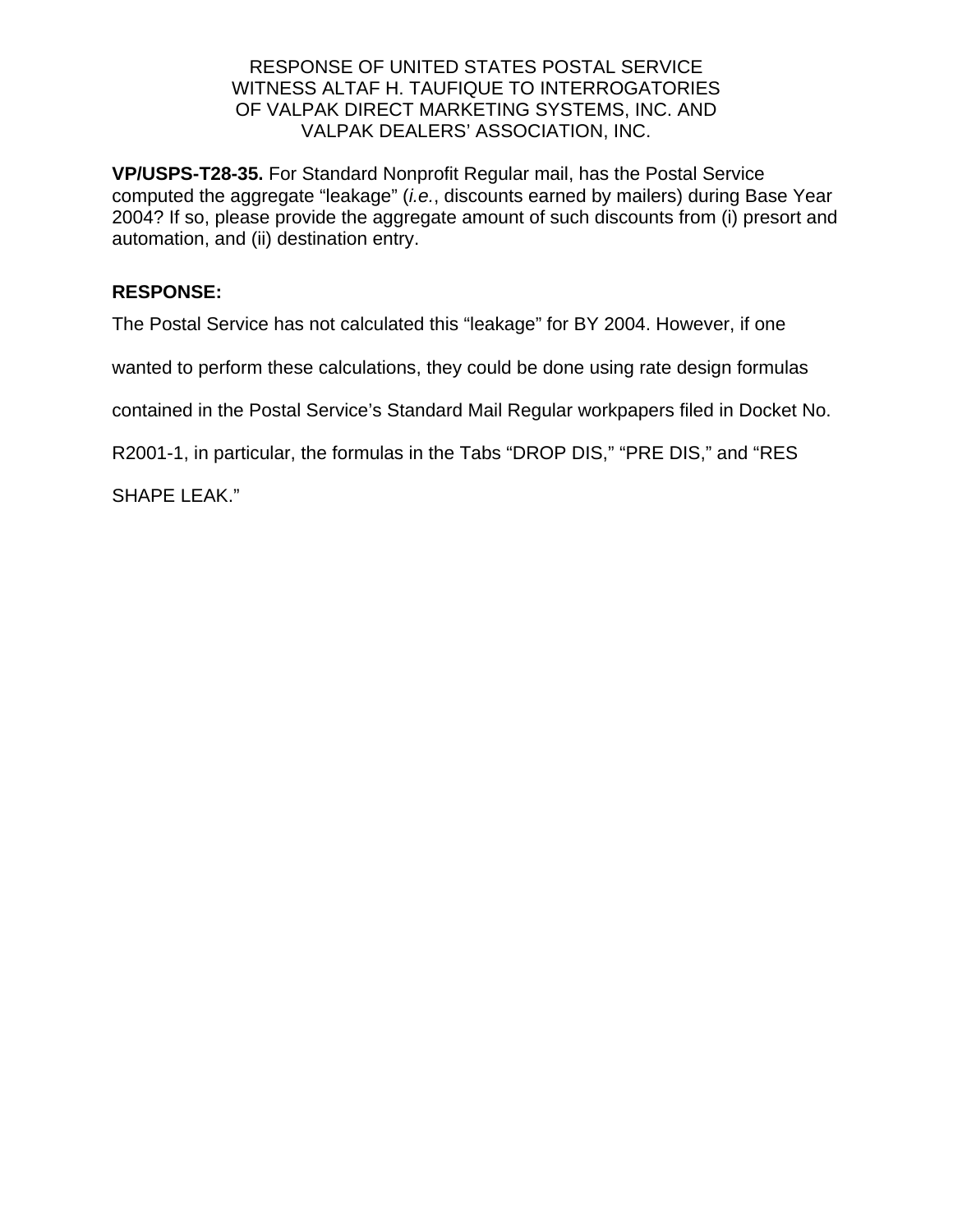**VP/USPS-T28-36.** For Standard (Commercial) ECR mail, has the Postal Service computed the aggregate "leakage" (*i.e.*, discounts earned by mailers) during Base Year 2004? If so, please provide the aggregate amount of such discounts from (i) presort and automation, and (ii) destination entry.

### **RESPONSE:**

The Postal Service has not calculated this "leakage" for BY 2004. However, if one

wanted to perform these calculations, they could be done using rate design formulas

contained in the Postal Service's Standard Mail Regular workpapers filed in Docket No.

R2001-1, in particular, the formulas in the Tabs "DROP DIS," "PRE DIS," and "RES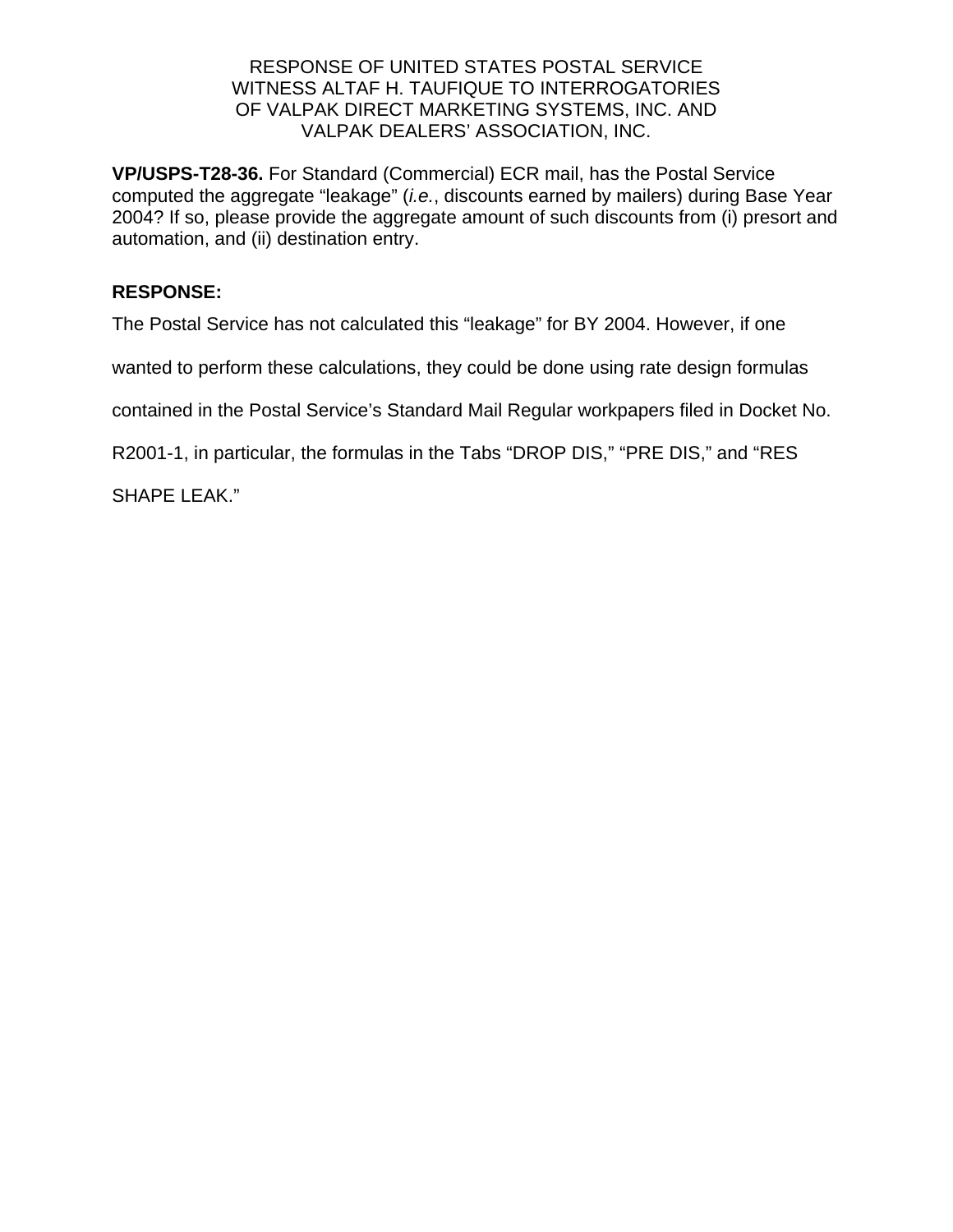**VP/USPS-T28-37.** For Standard Nonprofit ECR mail, has the Postal Service computed the aggregate "leakage" (*i.e.*, discounts earned by mailers) during Base Year 2004? If so, please provide the aggregate amount of such discounts from (i) presort and automation, and (ii) destination entry.

### **RESPONSE:**

The Postal Service has not calculated this "leakage" for BY 2004. However, if one

wanted to perform these calculations, they could be done using rate design formulas

contained in the Postal Service's Standard Mail Regular workpapers filed in Docket No.

R2001-1, in particular, the formulas in the Tabs "DROP DIS," "PRE DIS," and "RES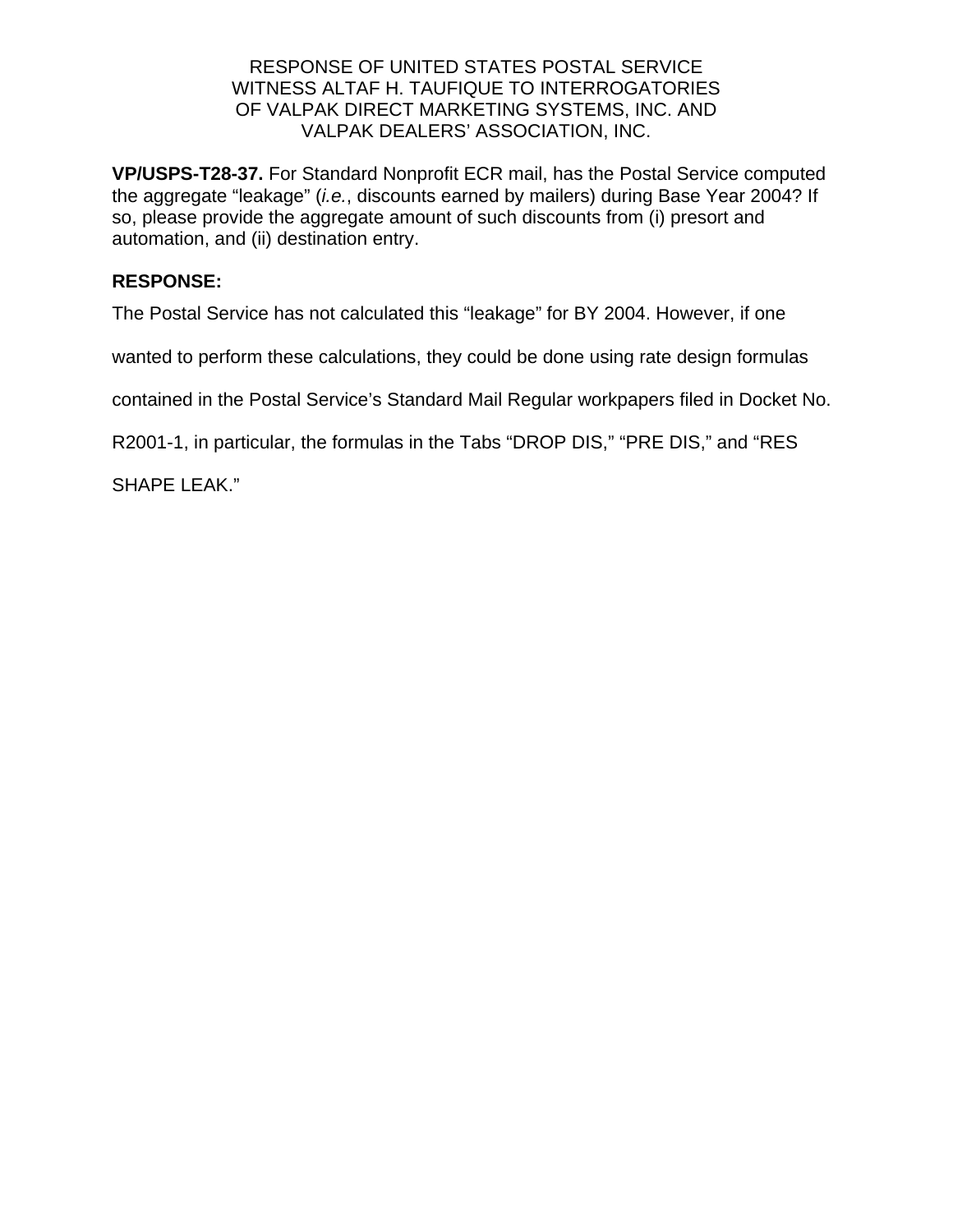**VP/USPS-T28-52.** Please refer to your testimony (USPS-T-28) at page 11 where you describe the Postal Service's attempt to comply with the nonprofit pricing relationship requirement of Public Law 106-384, and you state:

With the proposed rates, the revenue per piece for Standard Mail Nonprofit Regular is 61 percent of the Standard Mail Regular revenue per piece; the revenue per piece for Standard Mail Nonprofit ECR is 56 percent of the Standard Mail ECR revenue per piece. [USPS-T-28, p. 11, ll. 18-21.]

Public Law 106-384 specifies that for calculating nonprofit rates, the 60 percent figure be applied to TYBR billing determinants. *See* 39 U.S.C. § 3626(a)(6)(B) and Docket No. R2000-1, Memorandum of the United States Postal Service on Reconsideration and Request for Expedition (December 20, 2000), pp. 32-34.

Please refer to USPS-LR-K-115, file USPST28Aspreadsheets.xls, worksheet 'S-23 TYAR Commercial Revenues.'

- a. In determining the revenue per piece for Standard (Commercial) Regular mail to be used as a basis for comparison with the revenue per piece of Standard Nonprofit Regular mail, when computing total revenues in the numerator, did you multiply the proposed rates for Standard (Commercial) Regular mail by TYBR billing determinants? If not, please state the billing determinants that you used, and explain the rationale for not using TYBR billing determinants. Also, for whatever billing determinants you used, please provide the total revenues that you used in the numerator of the revenue per piece computation for Standard (Commercial) Regular mail.
- b. Please provide the revenue per piece that you computed for Standard (Commercial) Regular mail, and state whether you divided the total revenues referred to in preceding part a by the TYBR volume of Standard (Commercial) Regular mail? If not, please state what volume figure you used in the denominator.
- c. If you did not calculate the revenue per piece of Standard (Commercial) Regular mail using TYBR billing determinants in both the numerator and denominator, please explain how you calculated it, and explain the rationale for the methodology which you used.

# **RESPONSE**

a-c. No. The total revenue and revenue per piece calculations shown in my worksheet

S-23 were calculated using the proposed rates and TYAR volume and weight

projections. The total revenue used in the revenue per piece calculation is shown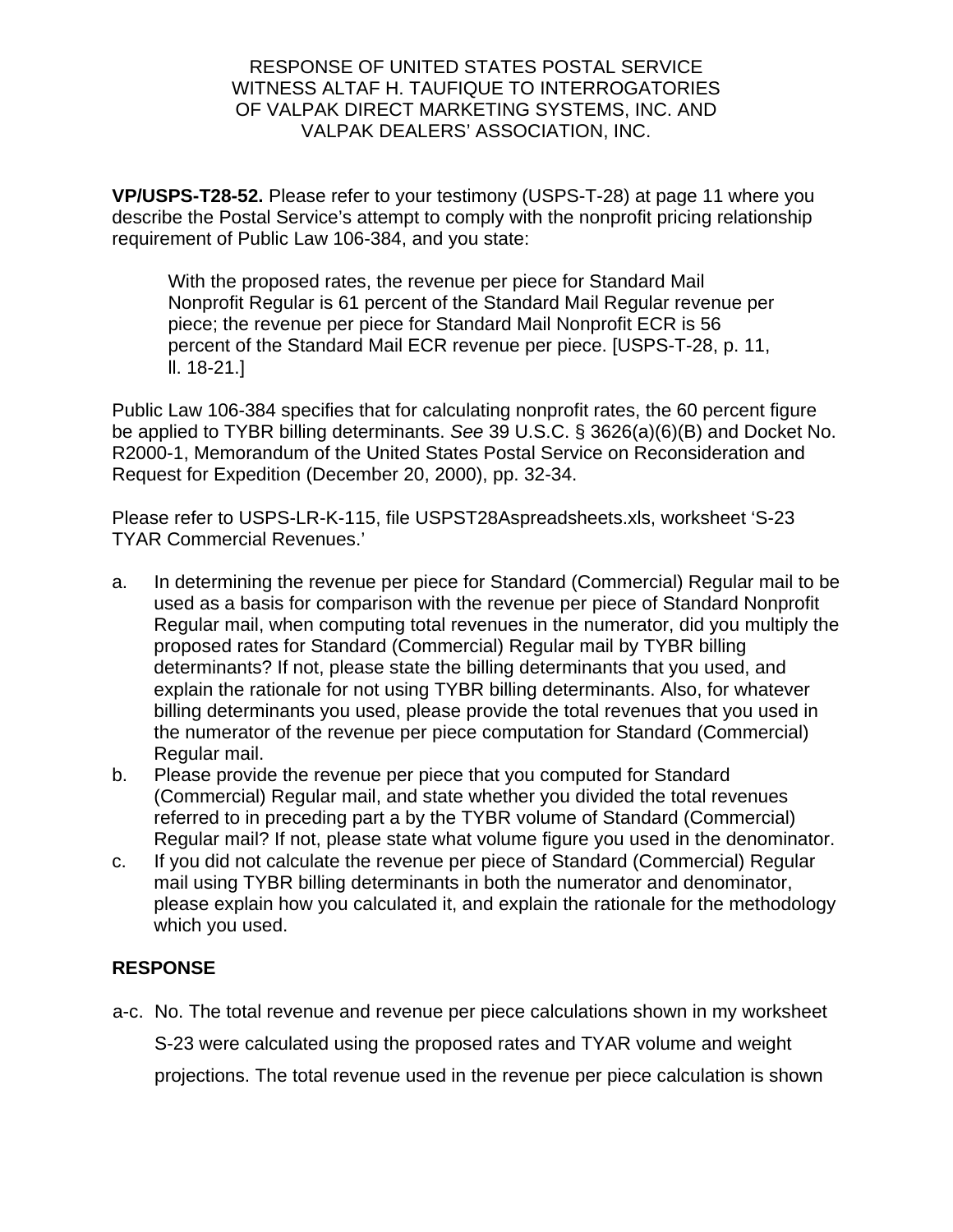### **RESPONSE to VP/USPS-T28-52 (continued):**

 at the bottom of worksheet S-23 as the item labeled Adjusted Commercial Revenue. The revenue per piece is shown on the line below labeled Revenue Per Piece. It was calculated by dividing the Adjusted Commercial Revenue by the total Commercial TYAR volume.

This calculation, while not erroneous in itself, was erroneously used in discussions of the appropriate relationship between the average revenue per piece for Nonprofit subclass and Regular subclass mail. The following figures, calculated based on TYBR volumes and weights, should have been used for Regular subclass mail in those discussions.

Adjusted Commercial Revenue: \$12,922,618,579 Revenue Per Piece: \$0.2268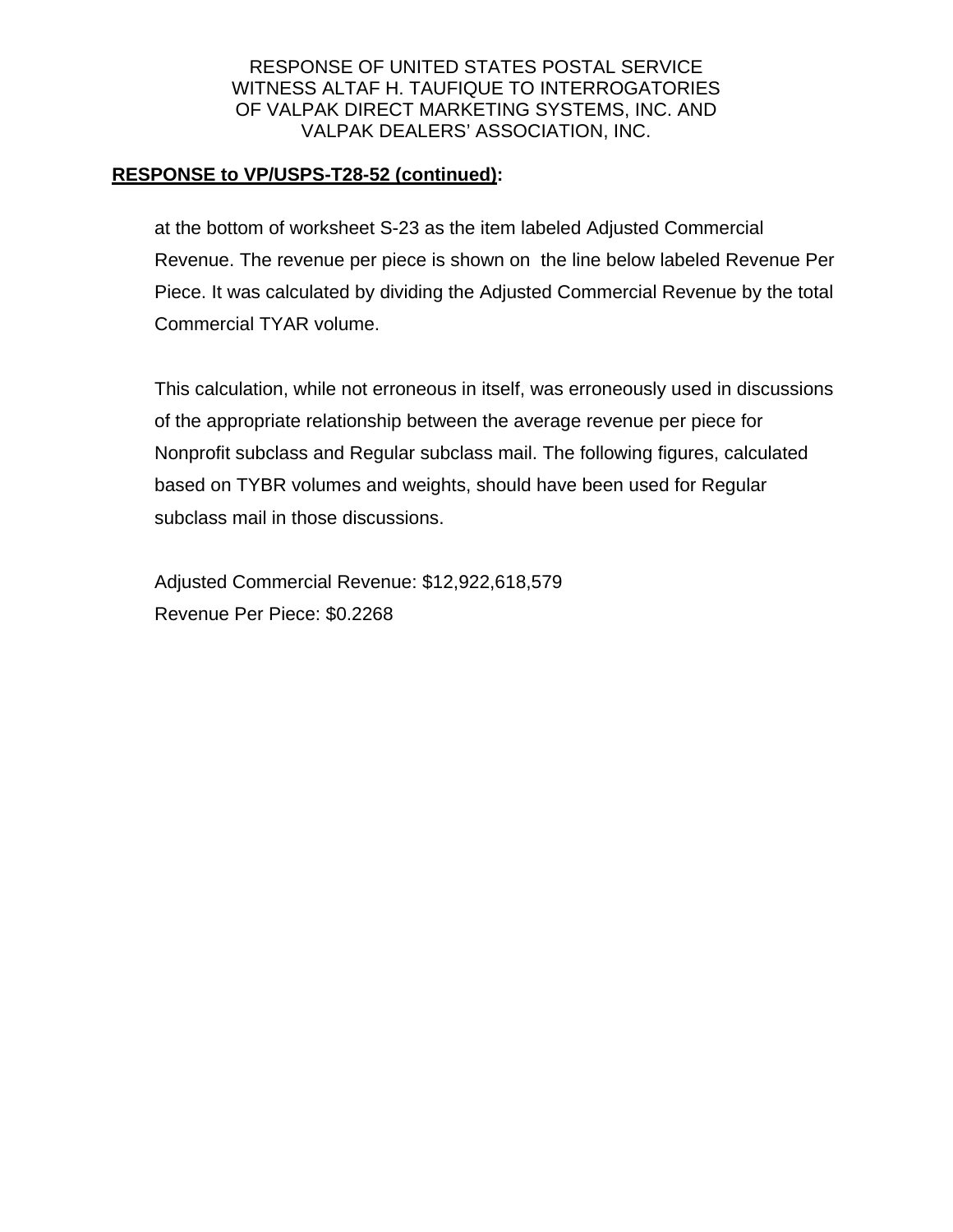**VP/USPS-T28-53.** Please refer to USPS-LR-K-115, file USPST28Aspreadsheets.xls, worksheet 'S-24 TYAR Nonprofit Revenues.'

- a. In determining the revenue per piece for Standard Nonprofit Regular mail to be used as a basis for comparison with the revenue per piece of Standard (Commercial) Regular mail, when computing total revenues in the numerator, did you multiply the proposed rates for Standard Nonprofit Regular mail by TYBR billing determinants? If not, please state the billing determinants that you used, and explain the rationale for not using TYBR billing determinants. Also, for whatever billing determinants you used, please provide the total revenues that you used in the numerator of the revenue per piece computation for Standard Nonprofit Regular mail.
- b. Please provide the revenue per piece that you computed for Standard Nonprofit Regular mail, and state whether you divided the total revenues referred to in preceding part a by the TYBR volume of Standard Nonprofit Regular mail? If not, please state what volume figure you used in the denominator.
- c. If you did not calculate the revenue per piece of Standard Nonprofit Regular mail using TYBR billing determinants in both the numerator and denominator, please explain how you calculated it, and explain the rationale for the methodology which you used.
- d. In calculating the ratio of (i) the average revenue per piece of Standard Nonprofit Regular mail and (ii) the average revenue per piece of Standard (Commercial) Regular mail, did you use the average revenue per piece that in each instance was based on TYBR billing determinants and volumes? If not, please explain why not.

# **RESPONSE**

a-d. No. The total revenue, revenue per piece and revenue per piece ratio calculations shown in my worksheet S-24 were done using TYAR volumes and weights. Please also see my response to VP/USPS-T28-52. The total revenue and revenue per piece used in the ratio calculation are shown at the bottom of worksheet S-24 as the items labeled Adjusted Nonprofit Revenue and Revenue Per Piece. While the line items labeled Adjusted Nonprofit Revenue, Revenue Per Piece, and Revenue Per Piece Ratio are not in themselves erroneous, they were erroneously used in discussing the appropriate relationship between the average revenue per piece for Nonprofit subclass and Regular subclass mail. The following figures, calculated based on TYBR volumes and weights, should have been used for Nonprofit subclass mail in those discussions.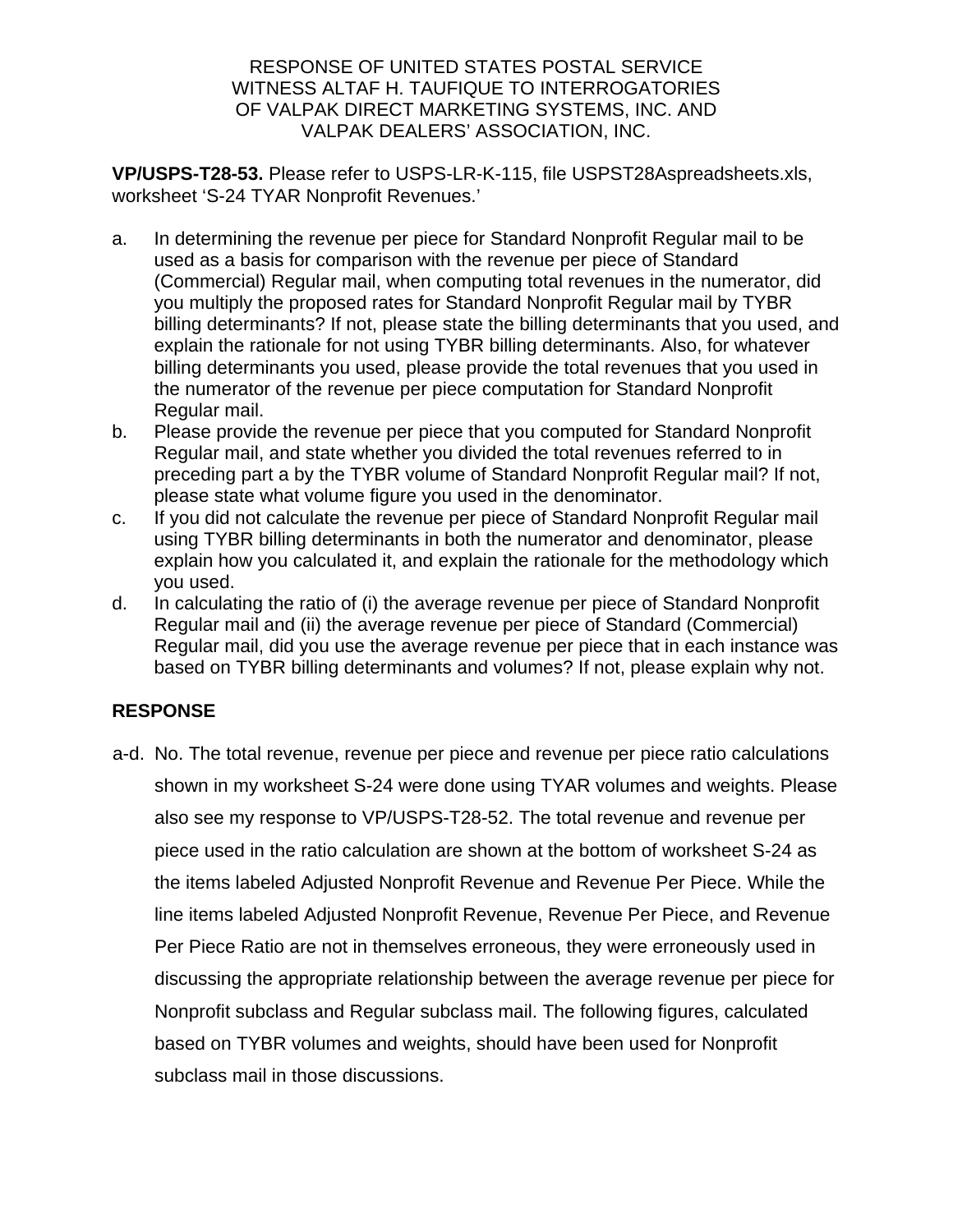### **RESPONSE to VP/USPS-T28-53 (continued):**

Adjusted Nonprofit Revenue: \$1,699,789,861 Revenue Per Piece: \$0.1376 Revenue Per Piece Ratio: 0.607.

As can be seen from the above figures, the ratio calculated using TYBR volume and weight data is not significantly different from the ratio in my workpaper S-24. The ratio calculated using TYBR data also rounds to the same whole number percentage, 61 percent, cited in my testimony.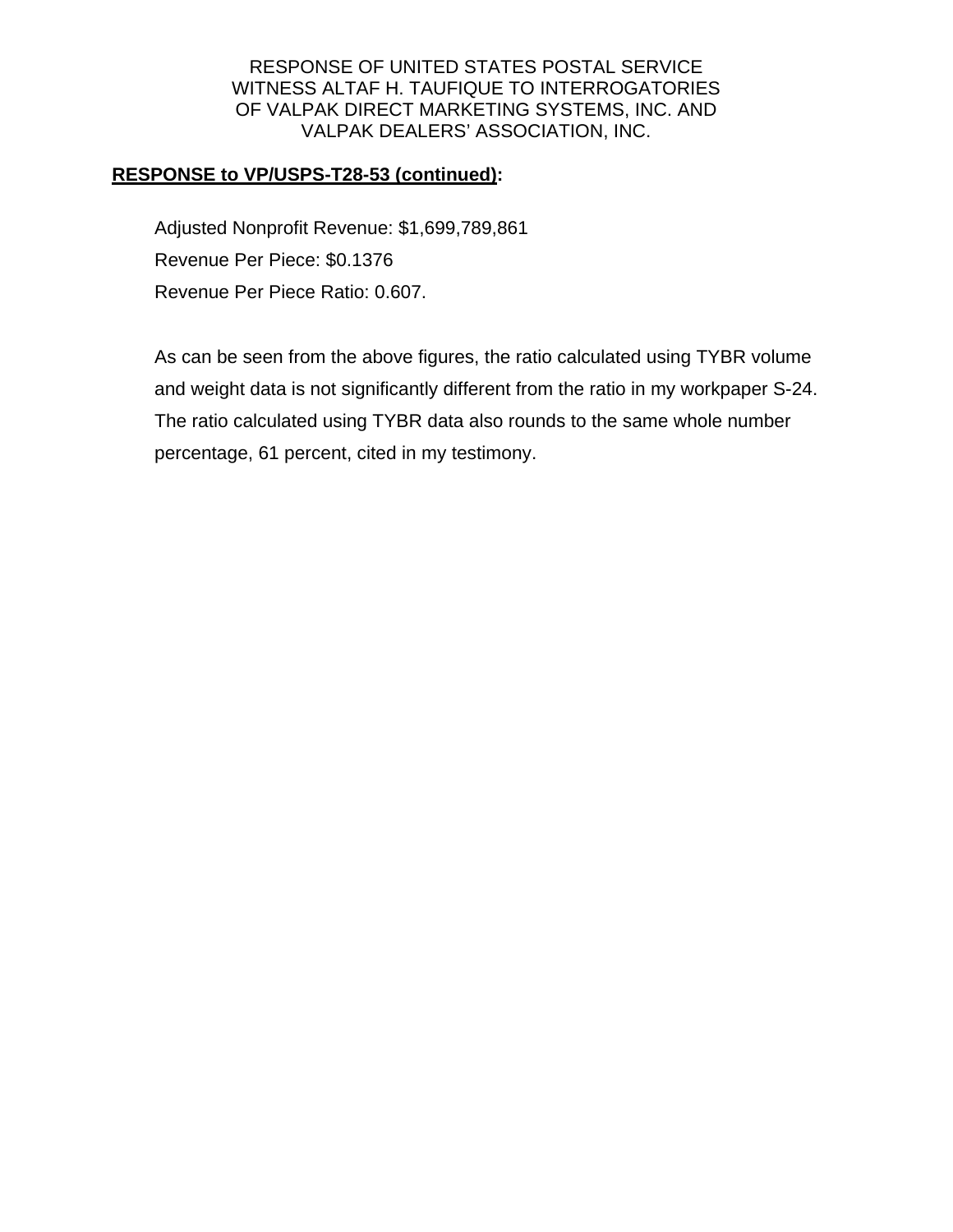**VP/USPS-T28-54.** Please refer to USPS-LR-K-115, file USPST28Aspreadsheets.xls, worksheet 'ECR-22 TYAR Comm. Revenues.'

- a. In determining the revenue per piece for Standard (Commercial) ECR mail to be used as a basis for comparison with the revenue per piece of Standard Nonprofit ECR mail, when computing total revenues in the numerator, did you multiply the proposed rates for Standard (Commercial) ECR mail by TYBR billing determinants? If not, please state the billing determinants that you used, and explain the rationale for not using TYBR billing determinants. Also, for whatever billing determinants you used, please provide the total revenues that you used in the numerator of the revenue per piece computation for Standard (Commercial) ECR mail.
- b. Please provide the revenue per piece that you computed for Standard (Commercial) ECR mail, and state whether you divided the total revenues referred to in preceding part a by the TYBR volume of Standard (Commercial) ECR mail? If not, please state what volume figure you used in the denominator.
- c. If you did not calculate the revenue per piece of Standard (Commercial) ECR mail using TYBR billing determinants in both the numerator and denominator, please explain how you calculated it, and explain the rationale for the methodology which you used.

# **RESPONSE**

a-c. No. The total revenue and revenue per piece calculations shown in my worksheet ECR-22 were calculated using the proposed rates and TYAR volume and weight projections. The total revenue used in the revenue per piece calculation is shown at the bottom of worksheet ECR-22 as the item labeled Adjusted Commercial Revenue. The revenue per piece is shown on the line below labeled Revenue Per Piece. It was calculated by dividing the Adjusted Commercial Revenue by the total Commercial TYAR volume.

This calculation, while not erroneous in itself, was erroneously used in discussions of the appropriate relationship between the average revenue per piece for Nonprofit ECR subclass and commercial ECR subclass mail. The following figures, calculated based on TYBR volumes and weights, should have been used for commercial ECR subclass mail in those discussions.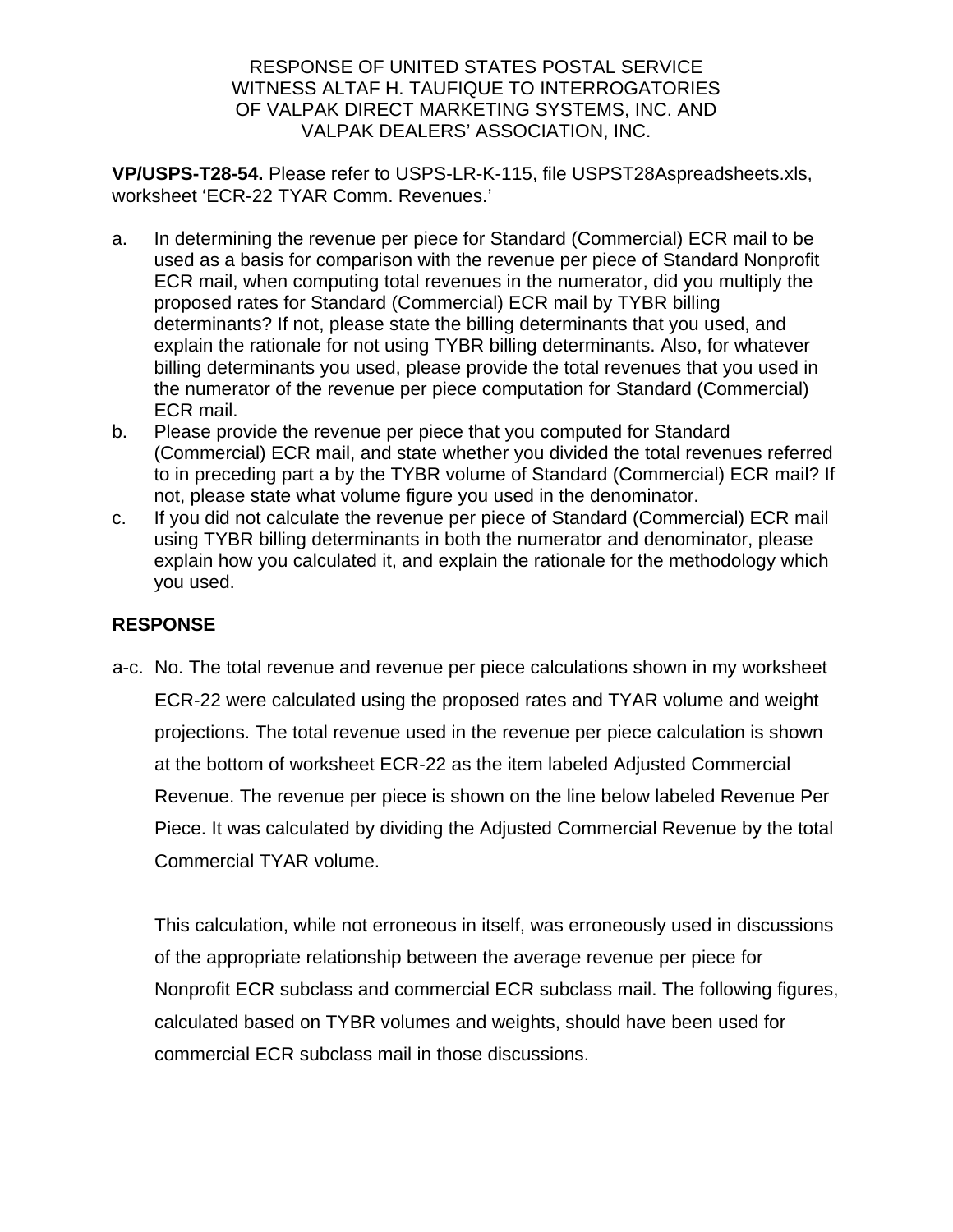# **RESPONSE to VP/USPS-T28-54 (continued):**

Adjusted Commercial Revenue: \$5,924,197,494 Revenue Per Piece: \$0.1777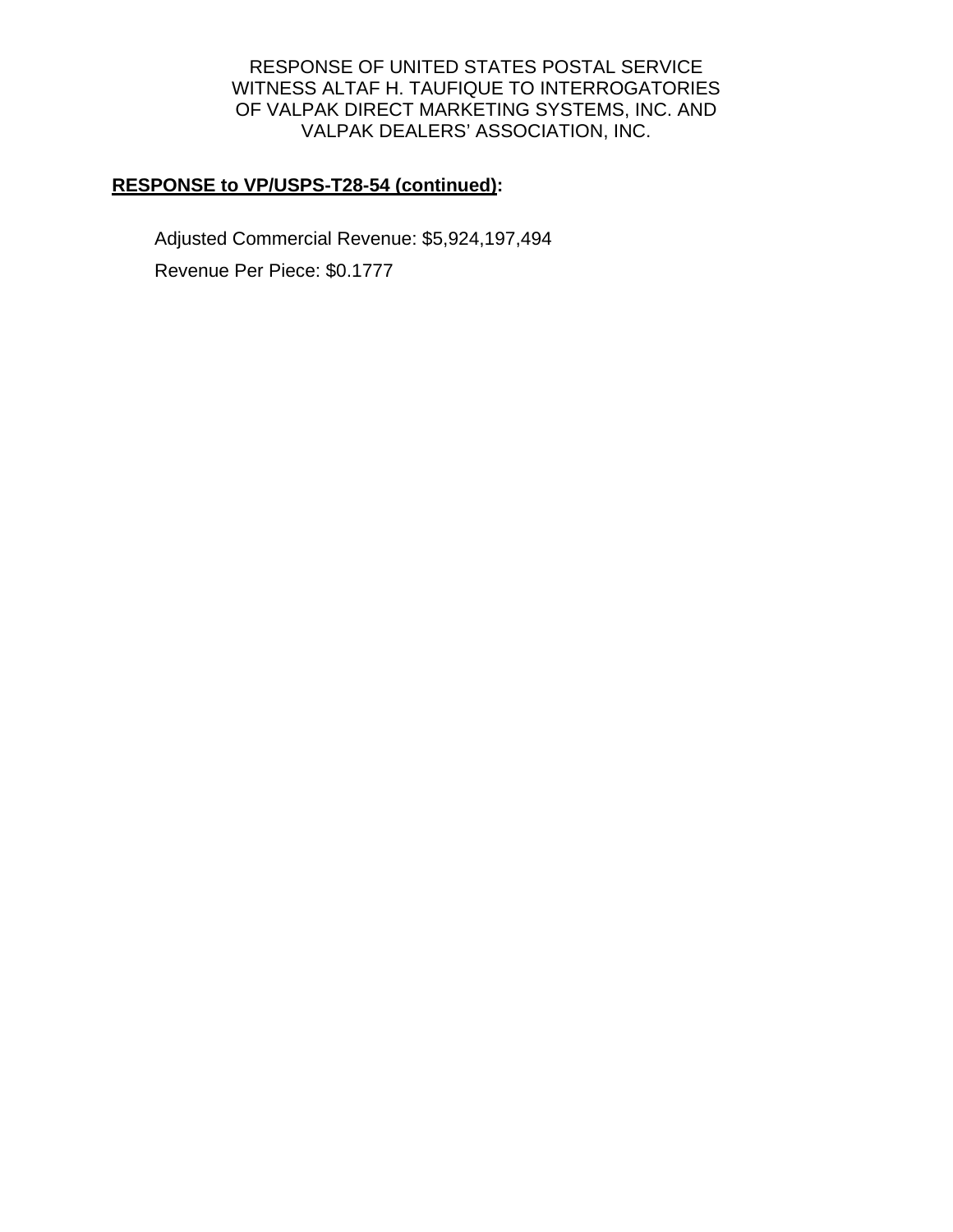**VP/USPS-T28-55.** Please refer to USPS-LR-K-115, file USPST28Aspreadsheets.xls, worksheet 'ECR-23 TYAR NP Revenues.'

- a. In determining the revenue per piece for Standard Nonprofit ECR mail to be used as a basis for comparison with the revenue per piece of Standard (Commercial) ECR mail, when computing total revenues in the numerator, did you multiply the proposed rates for Standard Nonprofit ECR mail by TYBR billing determinants? If not, please state the billing determinants that you used, and explain the rationale for not using TYBR billing determinants. Also, for whatever billing determinants you used, please provide the total revenues that you used in the numerator of the revenue per piece computation for Standard Nonprofit ECR mail.
- b. Please provide the revenue per piece that you computed for Standard Nonprofit ECR mail, and state whether you divided the total revenues referred to in preceding part a by the TYBR volume of Standard Nonprofit ECR mail? If not, please state what volume figure you used in the denominator.
- c. If you did not calculate the revenue per piece of Standard Nonprofit ECR mail using TYBR billing determinants in both the numerator and denominator, please explain how you calculated it, and explain the rationale for the methodology which you used.
- d. In calculating the ratio of (i) the average revenue per piece of Standard Nonprofit ECR mail and (ii) the average revenue per piece of Standard (Commercial) ECR mail, did you use the average revenue per piece that in each instance was based on TYBR billing determinants and volumes? If not, please explain why not.

# **RESPONSE**

a-d. No. The total revenue, revenue per piece and revenue per piece ratio calculations shown in my worksheet ECR-23 were done using TYAR volumes and weights. Please also see my response to VP/USPS-T28-54. The total revenue and revenue per piece used in the ratio calculation are shown at the bottom of worksheet ECR-23 as the items labeled Adjusted Nonprofit Revenue and Revenue Per Piece. While the line items labeled Adjusted Nonprofit Revenue, Revenue Per Piece, and Revenue Per Piece Ratio are not in themselves erroneous, they were erroneously used in discussing the appropriate relationship between the average revenue per piece for Nonprofit ECR subclass and commercial ECR subclass mail. The following figures, calculated based on TYBR volumes and weights, should have been used for Nonprofit ECR subclass mail in those discussions.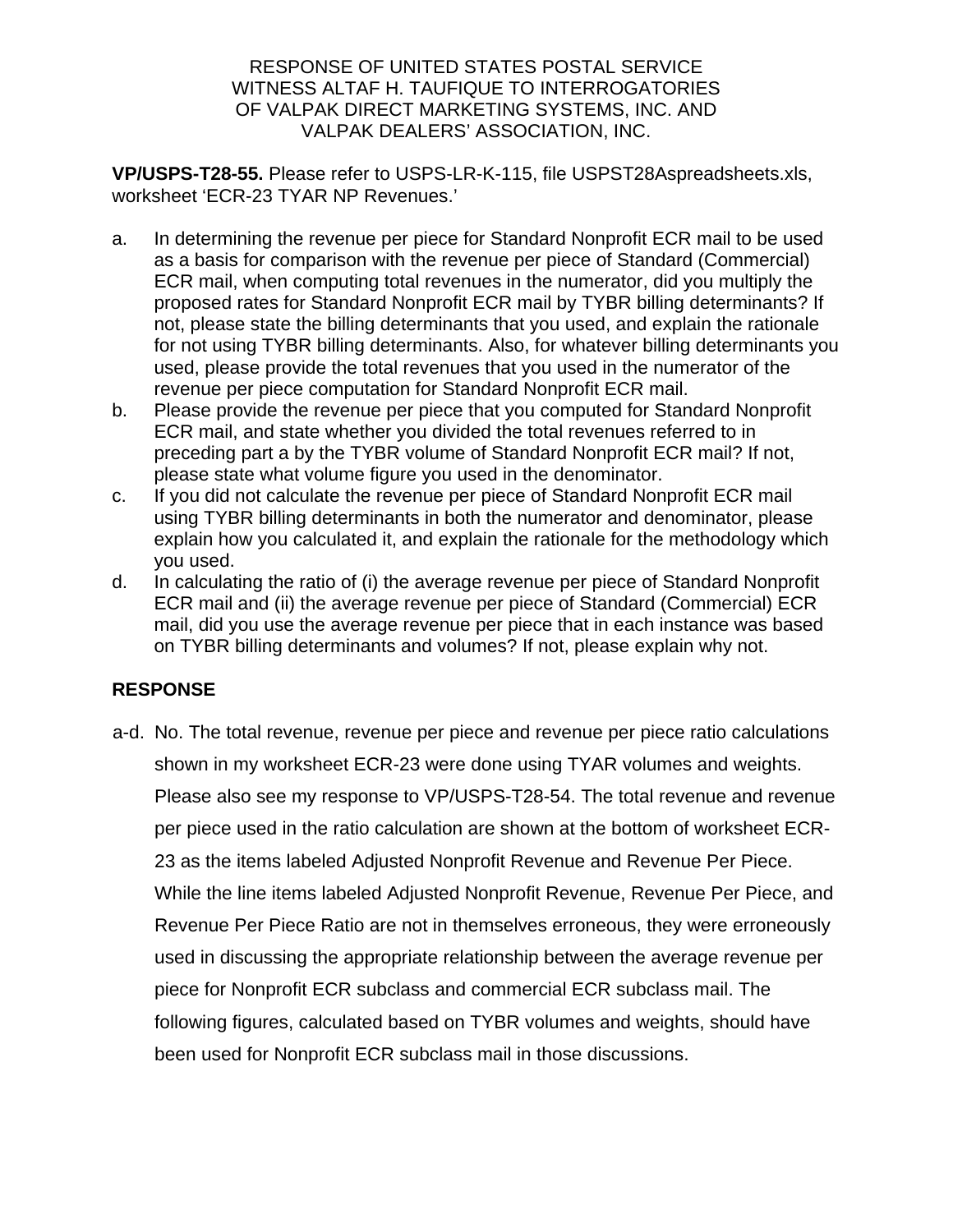### **RESPONSE to VP/USPS-T28-55 (continued):**

Adjusted Nonprofit Revenue: \$312,412,288 Revenue Per Piece: \$0.0993 Revenue Per Piece Ratio: 0.558.

As can be seen from the above figures, the ratio calculated using TYBR volume and weight data is the same as the ratio in my workpaper ECR-23, and rounds to the same whole number percentage, 56 percent, cited in my testimony.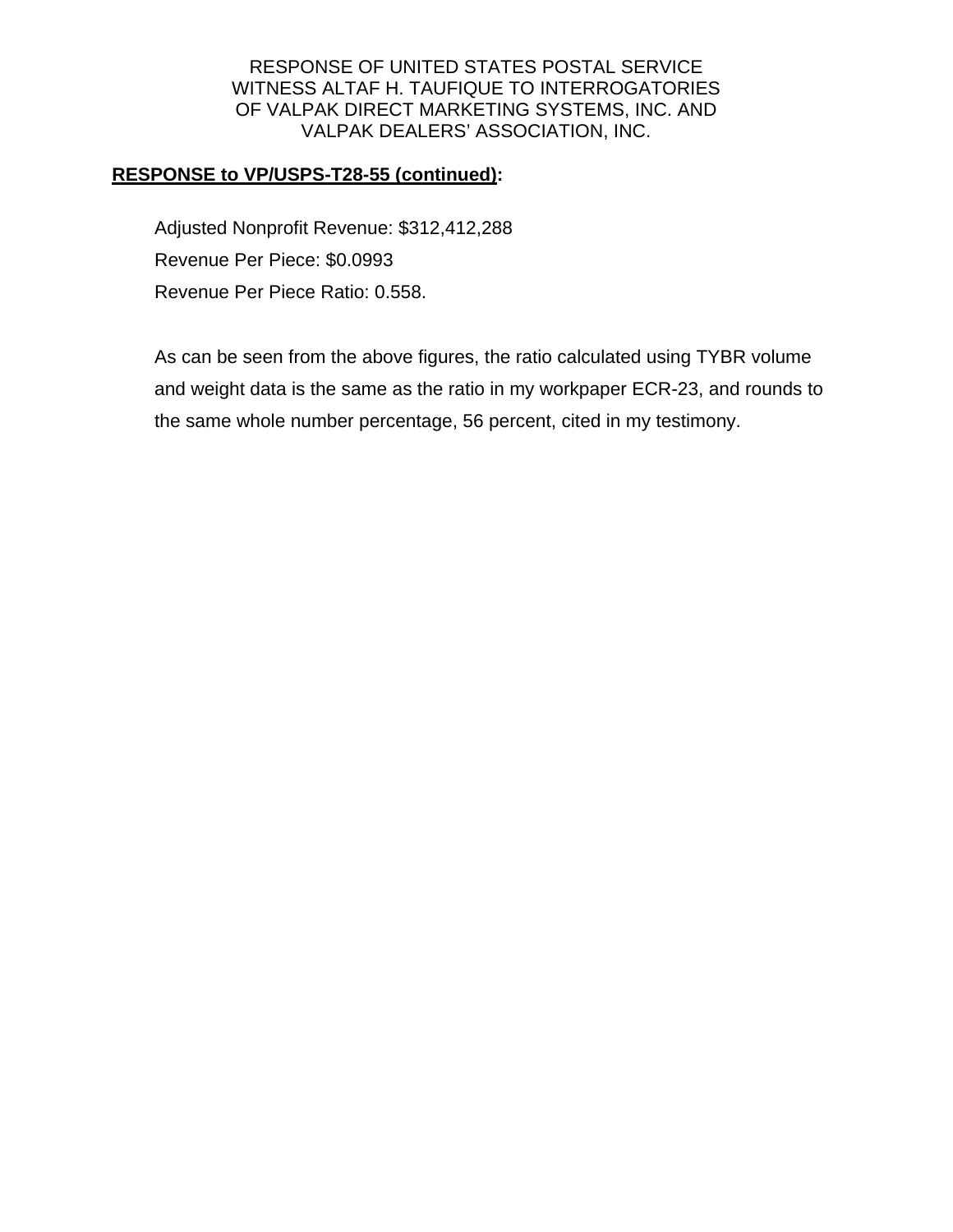### **VP/USPS-T28-56.**

- a. If rates for Standard (Commercial) ECR mail increase by 5.6 percent, what must be the percentage increase in rates for Standard Nonprofit ECR mail in order to satisfy precisely a 60 percent relationship between the two?
- b. If rates for Standard (Commercial) ECR mail were to increase by 5.4 percent, what must be the percentage increase in rates for Standard Nonprofit ECR mail in order to satisfy precisely a 60 percent relationship between the two?
- c. If rates for Standard Nonprofit ECR mail increase by 5.9 percent, what must be the percentage increase in rates for Standard (Commercial) ECR mail in order to satisfy precisely a 60 percent relationship between the two?

### **RESPONSE**

In responding to this question I am interpreting "rates for Standard (Commercial) ECR mail" to mean the average postage revenue per piece for this mail in the test year, and "rates for Standard Nonprofit ECR mail" to also mean the corresponding average postage revenue per piece.

- a. Since the TYBR ratio of the NECR revenue per piece to ECR revenue per piece is 56 percent, if ECR revenue per piece were to increase by 5.6 percent, NECR revenue per piece would have to increase by 13.9 percent to satisfy a precise 60 percent relationship between the two.
- b. If ECR revenue per piece were to increase by 5.4 percent, NECR revenue per piece would have to increase by 13.6 percent to satisfy a precise 60 percent relationship between the two.
- c. If NECR revenue per piece were to increase by 5.9 percent, ECR revenue per piece would have to decrease by 1.8 percent to satisfy a precise 60 percent relationship between the two.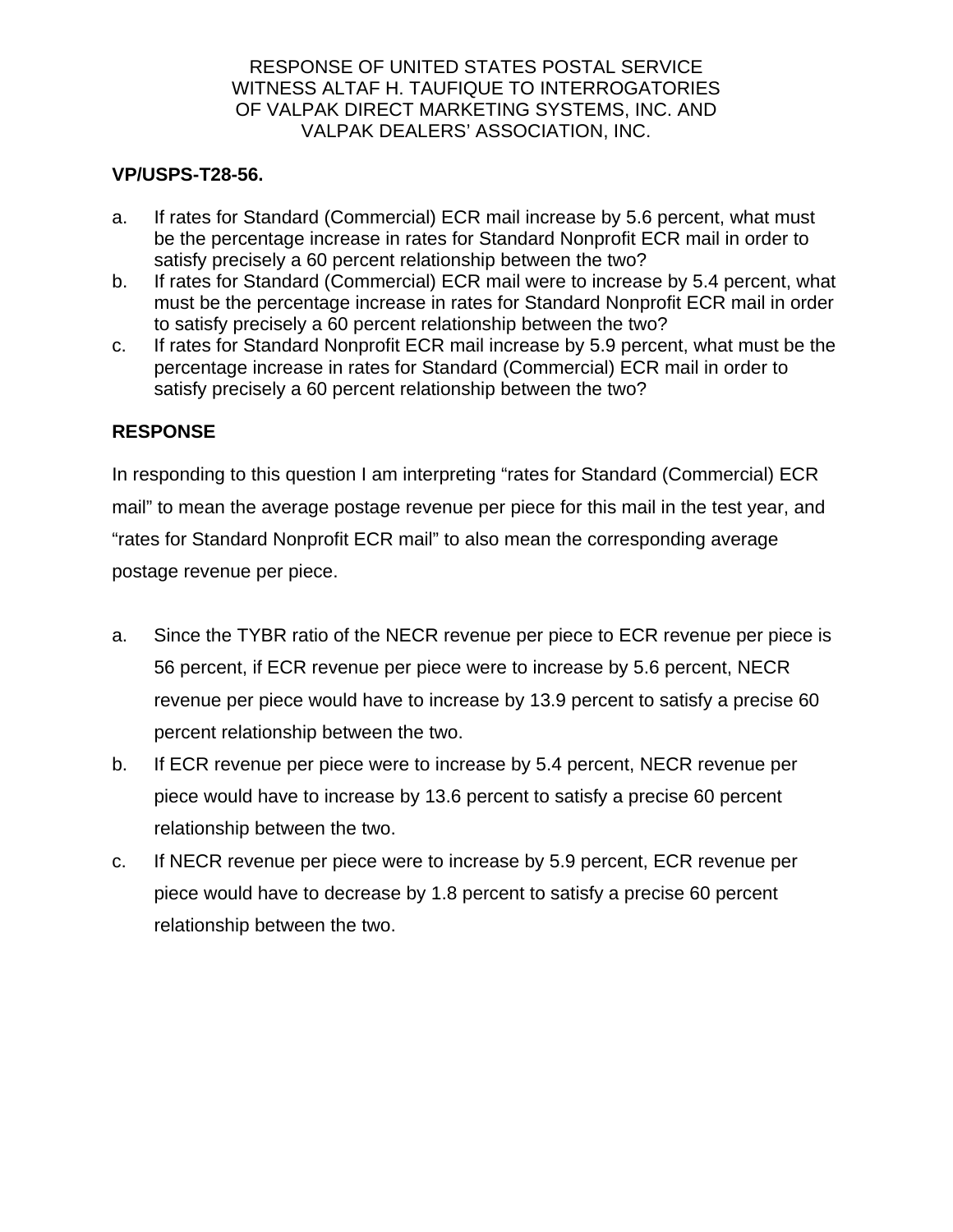**VP/USPS-T28-57.** Please assume, for the purposes of this question, that the "as nearly as practicable" qualification to the 60 percent requirement of 39 U.S.C. § 3626(a)(6)(A) means as close as possible within the constraints of the following two factors only: (i) rounding; and (ii) charging rates at a mil level. Based on a 5.6 percent increase in Standard (Commercial) ECR mail, what percentage increase in the Standard Nonprofit ECR mail would be required?

# **RESPONSE**

I have not performed this calculation, although it is my belief that the required increase would be similar to the more approximate estimate provided in response to VP/USPS-T28-56, subpart a.